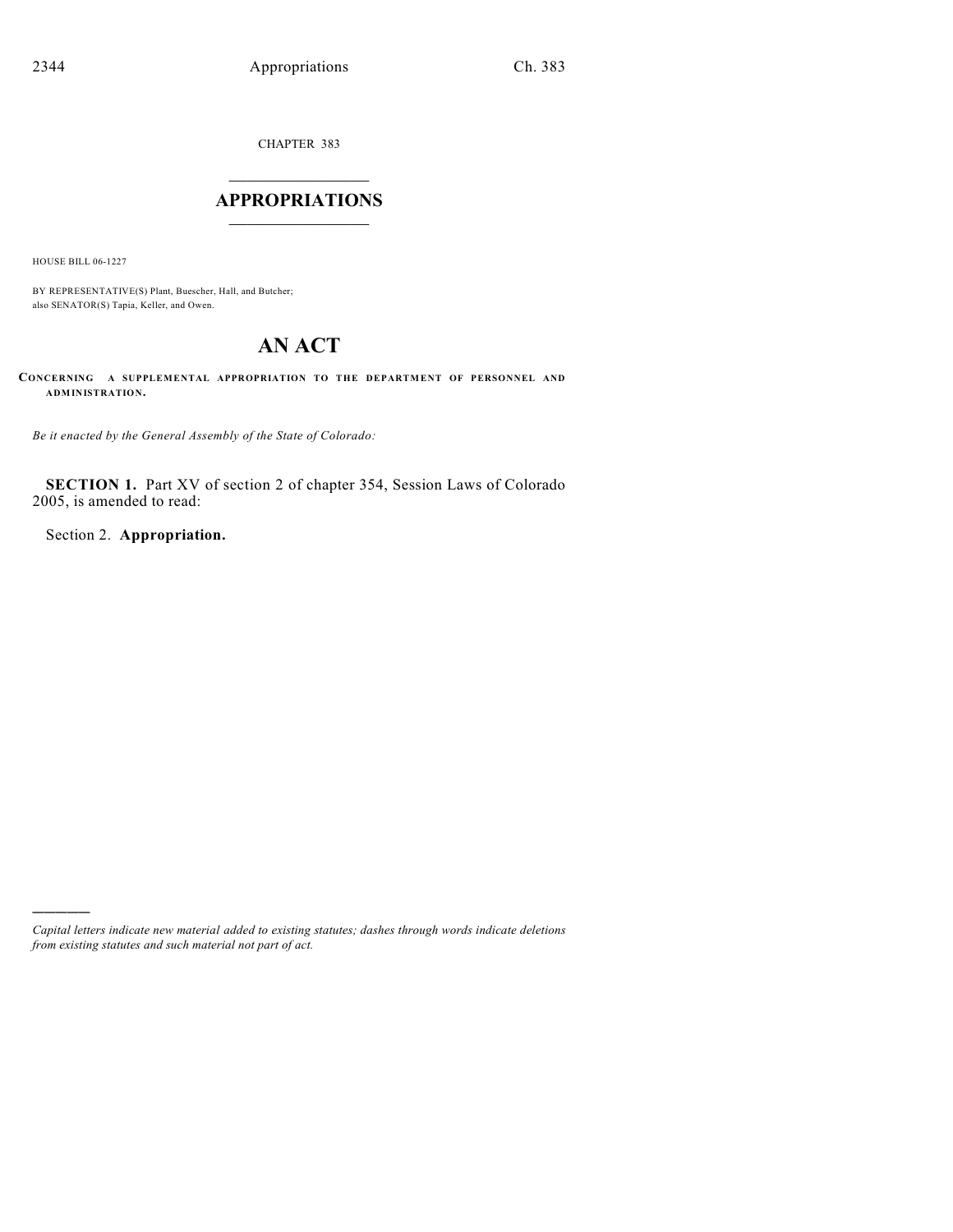|                 |       | APPROPRIATION FROM |                |              |               |              |  |  |
|-----------------|-------|--------------------|----------------|--------------|---------------|--------------|--|--|
|                 |       |                    |                |              |               |              |  |  |
| ITEM &          | TOTAL | GENERAL            | <b>GENERAL</b> | CASH         | <b>CASH</b>   | FEDERAL      |  |  |
| <b>SUBTOTAL</b> |       | FUND               | <b>FUND</b>    | <b>FUNDS</b> | <b>FUNDS</b>  | <b>FUNDS</b> |  |  |
|                 |       |                    | <b>EXEMPT</b>  |              | <b>EXEMPT</b> |              |  |  |
|                 |       |                    |                |              |               |              |  |  |

## **PART XV DEPARTMENT OF PERSONNEL AND ADMINISTRATION**

### **(1) EXECUTIVE OFFICE**

| <b>Personal Services</b>         | 1,547,223    |                |                         | $1,547,223(T)^{a}$       |      |
|----------------------------------|--------------|----------------|-------------------------|--------------------------|------|
|                                  | $(21.5$ FTE) |                |                         |                          |      |
| Health, Life, and Dental         | 1,399,758    | 397,615        | $8,839(T)^{6}$          | 993,304 $(T)^c$          |      |
| Short-term Disability            | 42,885       | 8,863          | $1,432(T)^{b}$          | $32,590(T)^{d}$          |      |
| S.B. 04-257 Amortization         |              |                |                         |                          |      |
| <b>Equalization Disbursement</b> | 70,424       | 12,562         | $2,436(T)$ <sup>b</sup> | $55,426(T)^d$            |      |
| Salary Survey and Senior         |              |                |                         |                          |      |
| <b>Executive Service</b>         | 909,307      | 306,953        | $5,348(T)^{b}$          | 597,006 $(T)^c$          |      |
| Shift Differential               | 69,825       |                |                         | $69,825^{\circ}$         |      |
| Workers' Compensation            | 182,436      | 47,103         | $1,013(1)^{6}$          | 134,320(T)               |      |
|                                  | 235,128      | 60,484         | $1,301(T)^{b}$          | $173,343(T)$ °           |      |
| <b>Operating Expenses</b>        | 99,842       |                |                         | $99,842(T)$ <sup>f</sup> |      |
| Legal Services for 3,432         |              |                |                         |                          |      |
| hours                            | 221,192      | 192,290        |                         | $28,902(T)$ <sup>c</sup> |      |
| Administrative Law Judge         |              |                |                         |                          |      |
| Services                         | 1,972        | 1,972          |                         |                          |      |
| Ch. 383                          |              | Appropriations |                         |                          | 2345 |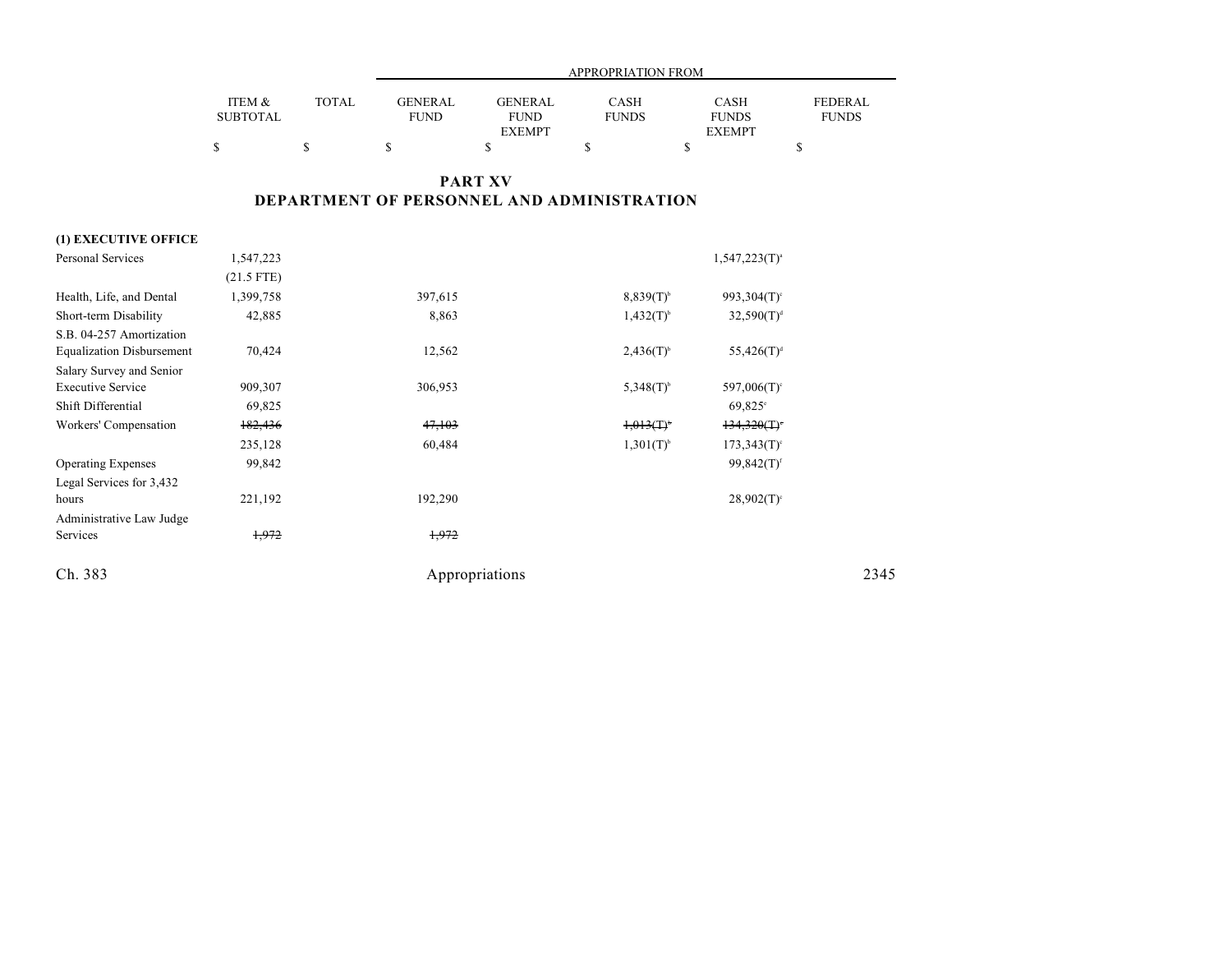|                                            |                           |               | <b>APPROPRIATION FROM</b>     |                                                |                          |                                       |                                |
|--------------------------------------------|---------------------------|---------------|-------------------------------|------------------------------------------------|--------------------------|---------------------------------------|--------------------------------|
|                                            | ITEM &<br><b>SUBTOTAL</b> | <b>TOTAL</b>  | <b>GENERAL</b><br><b>FUND</b> | <b>GENERAL</b><br><b>FUND</b><br><b>EXEMPT</b> | CASH<br><b>FUNDS</b>     | CASH<br><b>FUNDS</b><br><b>EXEMPT</b> | <b>FEDERAL</b><br><b>FUNDS</b> |
|                                            | \$                        | ${\mathbb S}$ | $\mathbb{S}$                  | \$                                             | \$                       | \$                                    | \$                             |
|                                            | 2,440                     |               | 2,440                         |                                                |                          |                                       |                                |
| Purchase of Services from                  |                           |               |                               |                                                |                          |                                       |                                |
| Computer Center                            | 1,218,989                 |               | 1,138,763                     |                                                |                          | $80,226($ T) <sup>c</sup>             |                                |
|                                            | 1,090,908                 |               | 1,019,111                     |                                                |                          | $71,797(T)$ <sup>c</sup>              |                                |
| Multiuse Network Payments                  | 53,480                    |               |                               |                                                |                          | 53,480(T)                             |                                |
|                                            | 89,936                    |               |                               |                                                |                          | $89,936(T)$ <sup>c</sup>              |                                |
| Payment to Risk<br>Management and Property |                           |               |                               |                                                |                          |                                       |                                |
| Funds                                      | 668,767                   |               | 172,669                       |                                                | $3,713($ T) <sup>b</sup> | $492,385$ (T) <sup>c</sup>            |                                |
|                                            | 395,722                   |               | 101,795                       |                                                | $2,189(T)^{6}$           | $291,738(T)$ <sup>c</sup>             |                                |
| Vehicle Lease Payments                     | 207,679                   |               | 3,574                         |                                                |                          | 204,105(T)                            |                                |
|                                            | 136,032                   |               |                               |                                                |                          | $132,458(T)$ <sup>c</sup>             |                                |
| <b>Leased Space</b>                        | 1,159,379                 |               | 447,767                       |                                                | 15,928 <sup>s</sup>      | $695,684(T)$ °                        |                                |
| Capitol Complex Leased                     |                           |               |                               |                                                |                          |                                       |                                |
| Space                                      | 1,036,478                 |               | 489,235                       |                                                |                          | $547,243($ T) <sup>c</sup>            |                                |
|                                            | 1,037,901                 |               | 484,085                       |                                                |                          | $553,816(T)$ °                        |                                |
| <b>Communications Services</b>             |                           |               |                               |                                                |                          |                                       |                                |
| Payments                                   | 543                       |               |                               |                                                |                          | 543(T)                                |                                |
|                                            | 4,881                     |               | 1,541                         |                                                |                          | $3,340(T)$ <sup>c</sup>               |                                |
| <b>Test Facility Lease</b>                 | 119,842                   |               | 119,842                       |                                                |                          |                                       |                                |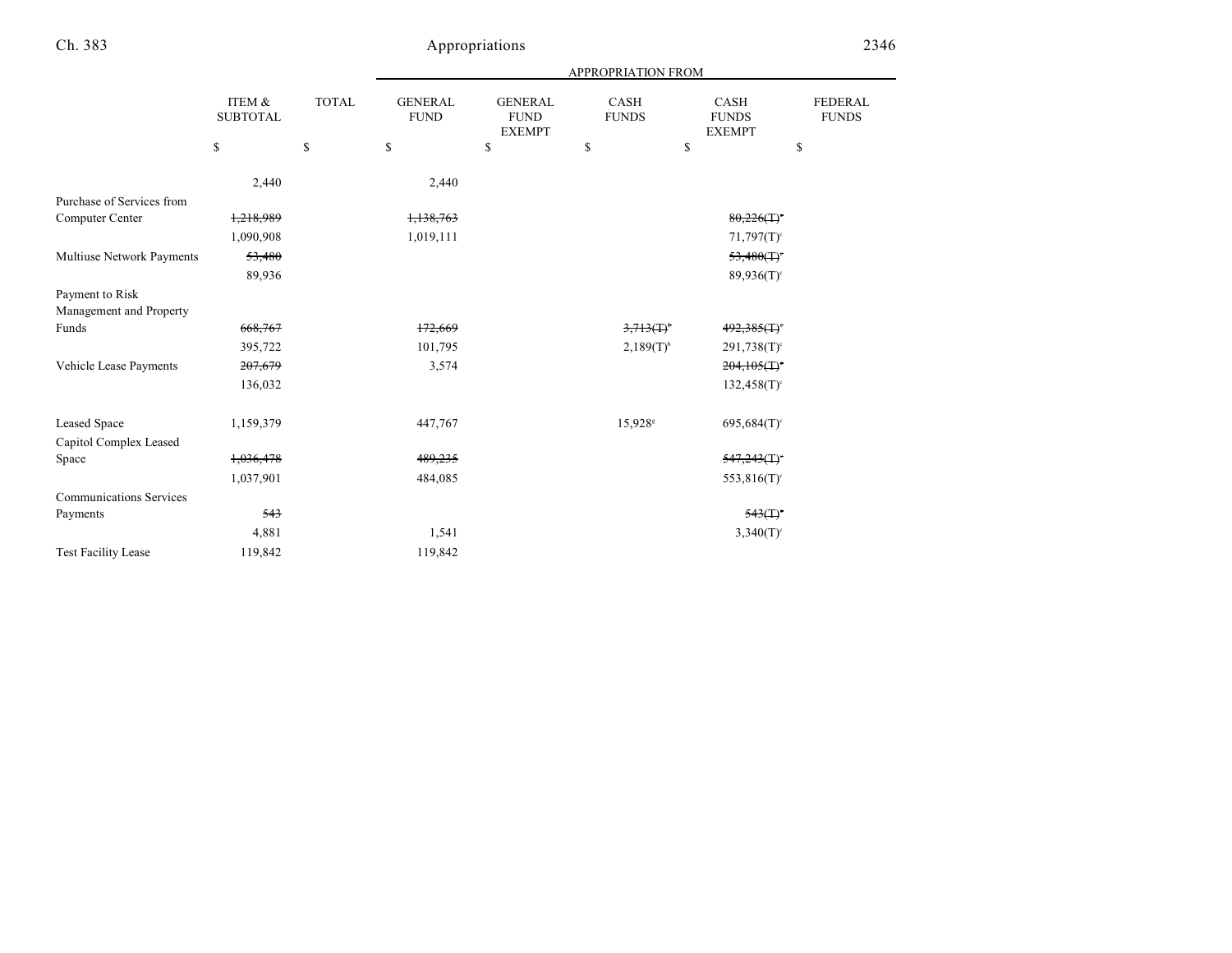| <b>Employment Security</b>   |             |           |        |                           |
|------------------------------|-------------|-----------|--------|---------------------------|
| <b>Contract Payment</b>      | 17,400      |           | 10,889 | $6,511(T)^{h}$            |
| <b>Employees Emeritus</b>    |             |           |        |                           |
| Retirement                   | 11,039      |           | 11,039 |                           |
| Health Insurance Portability |             |           |        |                           |
| and Accountability Act of    |             |           |        |                           |
| 1996 - Security Remediation  | 150,695     |           | 63,543 | $87,152($ T) <sup>*</sup> |
|                              | 182,032     |           |        | $118,489(T)^{i}$          |
|                              | $(2.0$ FTE) |           |        |                           |
|                              |             | 9,189,155 |        |                           |
|                              |             | 8,843,096 |        |                           |
|                              |             |           |        |                           |

<sup>a</sup> Of this amount, \$1,499,025 shall be from indirect cost recoveries, and \$48,198 shall be from user fees from other state agencies.

<sup>b</sup> These amounts shall be from user fees from non state agencies.

These amounts shall be from user fees from other state agencies. c

<sup>d</sup> Of these amounts, \$75,539 shall be from user fees from other state agencies, and \$12,477 shall be from indirect cost recoveries.

 Of this amount, \$55,007(T) shall be from the Department of Personnel Revolving Fund, created in Section 24-30-1108 (1), C.R.S., the Telecommunications <sup>e</sup> Revolving Fund, created in Section 24-30-908 (1) (a), C.R.S., and the Computer Services Revolving Fund, created in Section 24-30-1606 (2), C.R.S., and \$14,818 shall be from reserves in the Public Safety Communications Trust Fund pursuant to Section 24-30-908.5 (1), C.R.S. For informational purposes, funds from the Department of Personnel Revolving Fund, the Computer Services Revolving Fund, and the Telecommunications Revolving Fund originate as user fees transferred from other state agencies.

 $f$ This amount shall be from indirect cost recoveries.

<sup>8</sup> This amount shall be from the Supplier Database Cash Fund created in Section 24-102-202.5 (2) (a), C.R.S.

<sup>h</sup> Of this amount, \$2,291 shall be from the Department of Human Services, \$1,228 shall be from the Department of Natural Resources, \$922 shall be from the Department of Personnel, \$744 shall be from the Department of Law, \$597 shall be from the Department of Agriculture, \$368 shall be from the Department of Public Health and Environment, \$101 shall be from the Department of Regulatory Agencies, \$88 shall be from the Department of Revenue, \$65 from the Department of Local Affairs, \$62 shall be from the Department of Corrections, \$32 shall be from the Department of Public Safety, and \$13 shall be from the Department of State.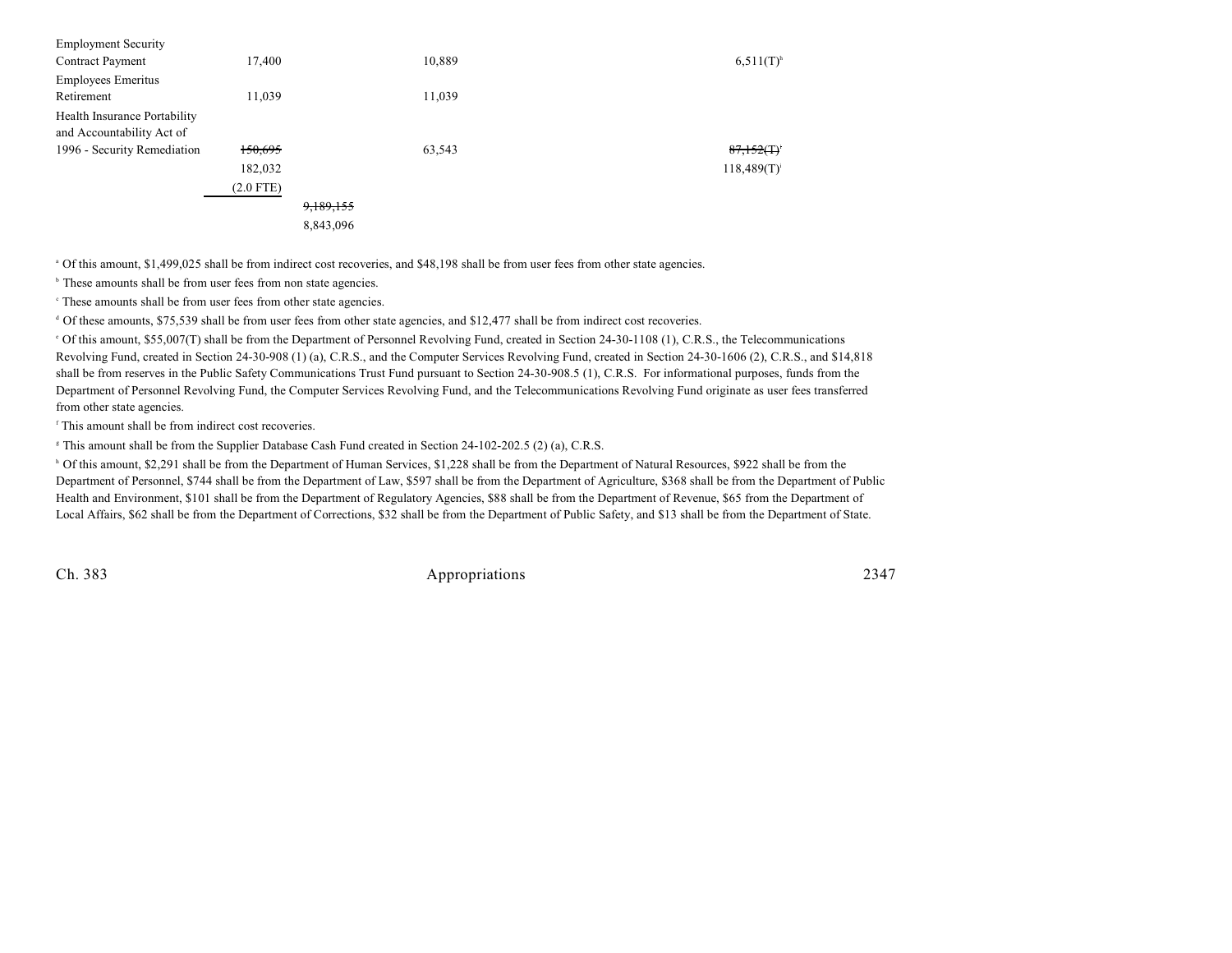|                 |              | APPROPRIATION FROM |                |              |               |                |  |
|-----------------|--------------|--------------------|----------------|--------------|---------------|----------------|--|
|                 |              |                    |                |              |               |                |  |
| ITEM &          | <b>TOTAL</b> | GENERAL            | <b>GENERAL</b> | <b>CASH</b>  | <b>CASH</b>   | <b>FEDERAL</b> |  |
| <b>SUBTOTAL</b> |              | <b>FUND</b>        | <b>FUND</b>    | <b>FUNDS</b> | <b>FUNDS</b>  | <b>FUNDS</b>   |  |
|                 |              |                    | <b>EXEMPT</b>  |              | <b>EXEMPT</b> |                |  |
| \$              |              |                    |                |              |               |                |  |

<sup>1</sup> This amount shall be from the Computer Services Revolving Fund, pursuant to Section 24-30-1606 (2), C.R.S. For informational purposes, this amount originates as user fees transferred from other state agencies.

### **(2) DIVISION OF HUMAN RESOURCES**

### **(A) Human Resource Services 24**

| (1) State Agency Services |              |
|---------------------------|--------------|
| Personal Services         | 1,872,653    |
|                           | $(27.2$ FTE) |
| <b>Operating Expenses</b> | 88,462       |
|                           | 1,961,115    |

<sup>a</sup> This amount shall be from indirect cost recoveries.

| 134.565     | $55,393$ <sup>a</sup> | $79,172(T)^{b}$ |
|-------------|-----------------------|-----------------|
| $(2.0$ FTE) |                       |                 |
| 17,169      |                       | $17,169(T)^{6}$ |
| 30,868      |                       | $30,868(T)^{6}$ |
| 182,602     |                       |                 |
|             |                       |                 |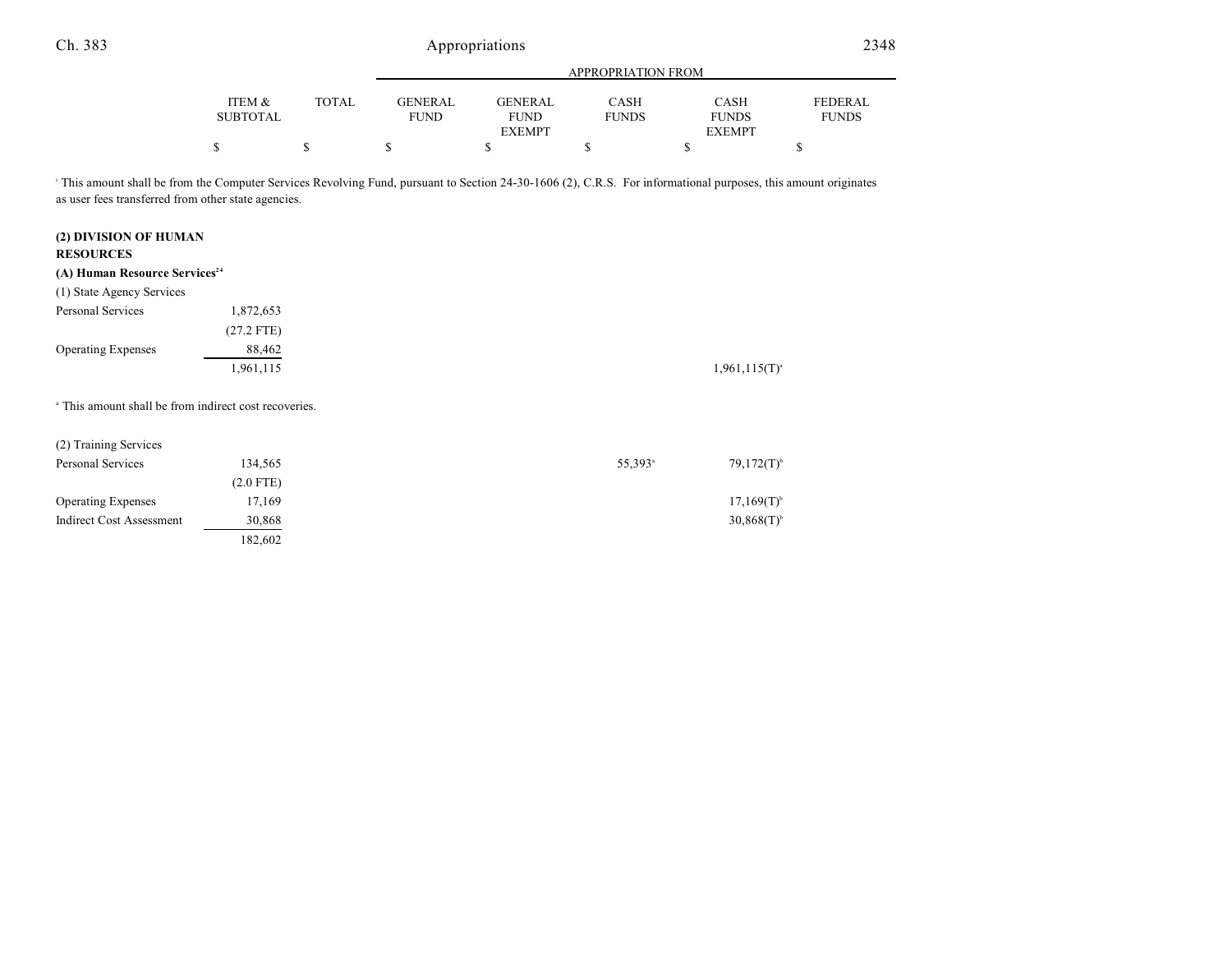<sup>a</sup> This amount shall be from the sale of job reference manuals to and training revenue from non-state agencies.

<sup>b</sup> These amounts shall be from training revenues from state agencies.

| (3) Colorado State<br><b>Employees Assistance</b> |             |  |
|---------------------------------------------------|-------------|--|
| Program                                           |             |  |
| Personal Services                                 | 282,275     |  |
|                                                   | $(4.5$ FTE) |  |
| <b>Operating Expenses</b>                         | 37,233      |  |
| <b>Indirect Cost Assessment</b>                   | 55,592      |  |
|                                                   | 375,100     |  |

<sup>a</sup> This amount shall be set forth by the Department in the program procedures adopted pursuant to Section 24-50-604 (1) (k) (IV), C.R.S., and may include, but need not be limited to, funds from the Group Benefit Plans Reserve Fund, created in Section 24-50-613 (1), C.R.S., the Risk Management Fund, created in Section 24-30-1510 (1), C.R.S., and any interest derived from said funds.

| 913,311      | 913,311 <sup>a</sup>           |
|--------------|--------------------------------|
| $(12.0$ FTE) |                                |
| 52,225       | $52,225^{\circ}$               |
| 40,000       | $40,000^{\circ}$               |
|              |                                |
| 84,500       | 84,500°                        |
|              |                                |
| 682,000      | 682,000°                       |
| 11,226       | $11,226$ <sup>d</sup>          |
| 101,576      | $101,576$ <sup>a</sup>         |
|              | (B) Employee Benefits Services |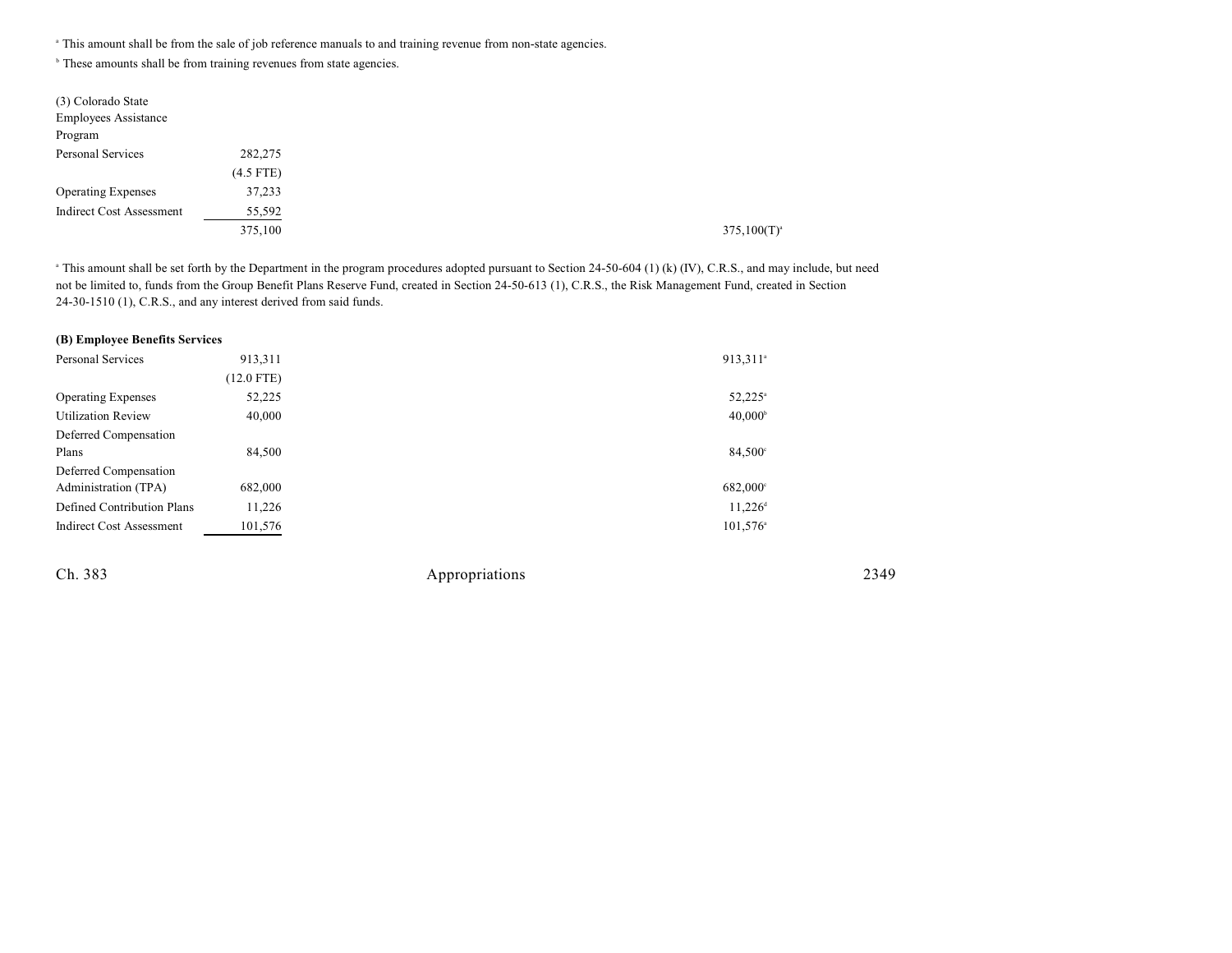|                           |              | APPROPRIATION FROM            |                               |                             |                             |                                |  |
|---------------------------|--------------|-------------------------------|-------------------------------|-----------------------------|-----------------------------|--------------------------------|--|
| ITEM &<br><b>SUBTOTAL</b> | <b>TOTAL</b> | <b>GENERAL</b><br><b>FUND</b> | <b>GENERAL</b><br><b>FUND</b> | <b>CASH</b><br><b>FUNDS</b> | <b>CASH</b><br><b>FUNDS</b> | <b>FEDERAL</b><br><b>FUNDS</b> |  |
|                           |              |                               | <b>EXEMPT</b>                 |                             | <b>EXEMPT</b>               |                                |  |
| \$                        |              |                               |                               |                             |                             |                                |  |
|                           |              |                               |                               |                             |                             |                                |  |

1,884,838

<sup>a</sup> Of this amount, \$703,506 shall be from the Group Benefit Plans Reserve Fund, pursuant to Section 24-50-613 (2), C.R.S., \$257,975 shall be from the Deferred Compensation Administration Fund, pursuant to Section 24-52-102 (5) (a), C.R.S., and \$105,631 shall be from the Defined Contribution Plan Administration Fund, pursuant to Section 24-52-203 (9) (b), C.R.S.

<sup>h</sup> This amount shall be from the Group Benefit Plans Reserve Fund, pursuant to Section 24-50-613 (2), C.R.S.

<sup>e</sup> These amount shall be from the Deferred Compensation Administration Fund, pursuant to Section 24-52-102 (5) (a), C.R.S.

 $\text{This amount shall be from the Defined Contribution Plan Administration Fund, pursuit to Section 24-52-203 (9) (b), C.R.S.}$ 

#### **(C) Risk Management Services**

| Personal Services         | 568,790    |                                               | $568,790(T)^{a}$                              |
|---------------------------|------------|-----------------------------------------------|-----------------------------------------------|
|                           |            |                                               | $(9.0$ FTE)                                   |
| <b>Operating Expenses</b> | 57.104     |                                               | $57,104(T)^{a}$                               |
| Legal Services for 31,860 |            |                                               |                                               |
| hours                     | 2,053,377  |                                               | $2,053,377(T)^{6}$                            |
| <b>Liability Premiums</b> | 9,346,523  | 633.513(T)                                    | 8,713,010(T)                                  |
|                           | 6,170,969  | $418,272(T)$ °                                | $5,752,697(T)^{6}$                            |
| <b>Property Premiums</b>  | 6,638,078  | $509,021($ T) <sup>d</sup>                    | $6,129,057$ (T) <sup><math>\circ</math></sup> |
|                           | 5,810,255  | $445.542(T)^d$                                | $5,364,713(T)$ °                              |
| Workers' Compensation     |            |                                               |                                               |
| Premiums                  | 30,531,747 | $3,718,685($ T) <sup><math>\cdot</math></sup> | $26,813,062($ T) <sup>s</sup>                 |
|                           | 30,075,695 | $3,663,139(T)^f$                              | $26,412,556(T)^s$                             |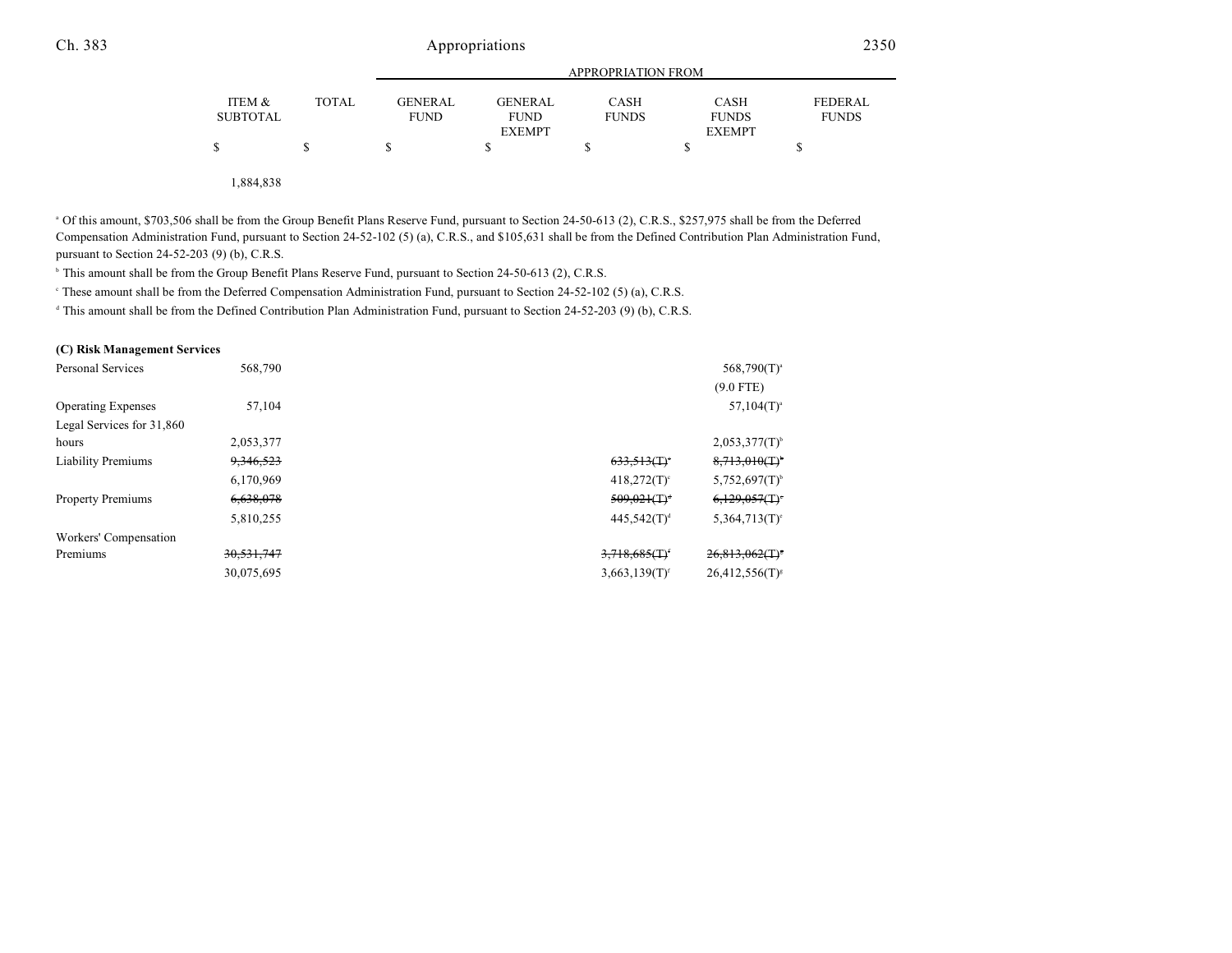49,307,387 44,847,958

<sup>a</sup> Of these amounts, \$484,202 shall be from the State Employee Workers' Compensation Account, pursuant to Section 24-30-1510.7 (2), C.R.S., \$148,196 shall be from the Risk Management Fund, pursuant to Section 24-30-1510 (3), C.R.S., and \$105,264 shall be from the Self-Insured Property Fund, pursuant to Section 24-30-1510.5 (3), C.R.S.

<sup>b</sup> These amounts shall be from state agency appropriations to the Risk Management Fund, created pursuant to Section 24-30-1510 (1), C.R.S. For informational purposes, moneys in the fund are continuously appropriated for purposes other than the direct and indirect administrative costs of operating the risk management system.

This amount shall be from enterprises within state agency appropriations to the Risk Management Fund, created in Section 24-30-1510 (1), C.R.S. For informational purposes, moneys in the fund are continuously appropriated for purposes other than the direct and indirect administrative costs of operating the risk management system.

<sup>d</sup> This amount shall be from enterprises within state agency appropriations to the Self-Insured Property Fund, created in Section 24-30-1510.5 (1), C.R.S. For informational purposes, moneys in the fund are continuously appropriated for purposes other than the direct and indirect administrative costs of operating the risk management system.

<sup>e</sup> This amount shall be from state agency appropriations to the Self-Insured Property Fund, created pursuant to Section 24-30-1510.5 (1), C.R.S. For informational purposes, moneys in the fund are continuously appropriated for purposes other than the direct and indirect administrative costs of operating the risk management system.

<sup>f</sup> This amount shall be from enterprises within state agency appropriations to the State Employee Workers' Compensation Account, established pursuant to Section 24-30-1510.7 (1), C.R.S.

<sup>8</sup> This amount shall be from state agency appropriations to the State Employee Workers' Compensation Account, established pursuant to Section 24-30-1510.7 (1), C.R.S.

> 53,711,042 49,251,613

**(3) PERSONNEL BOARD**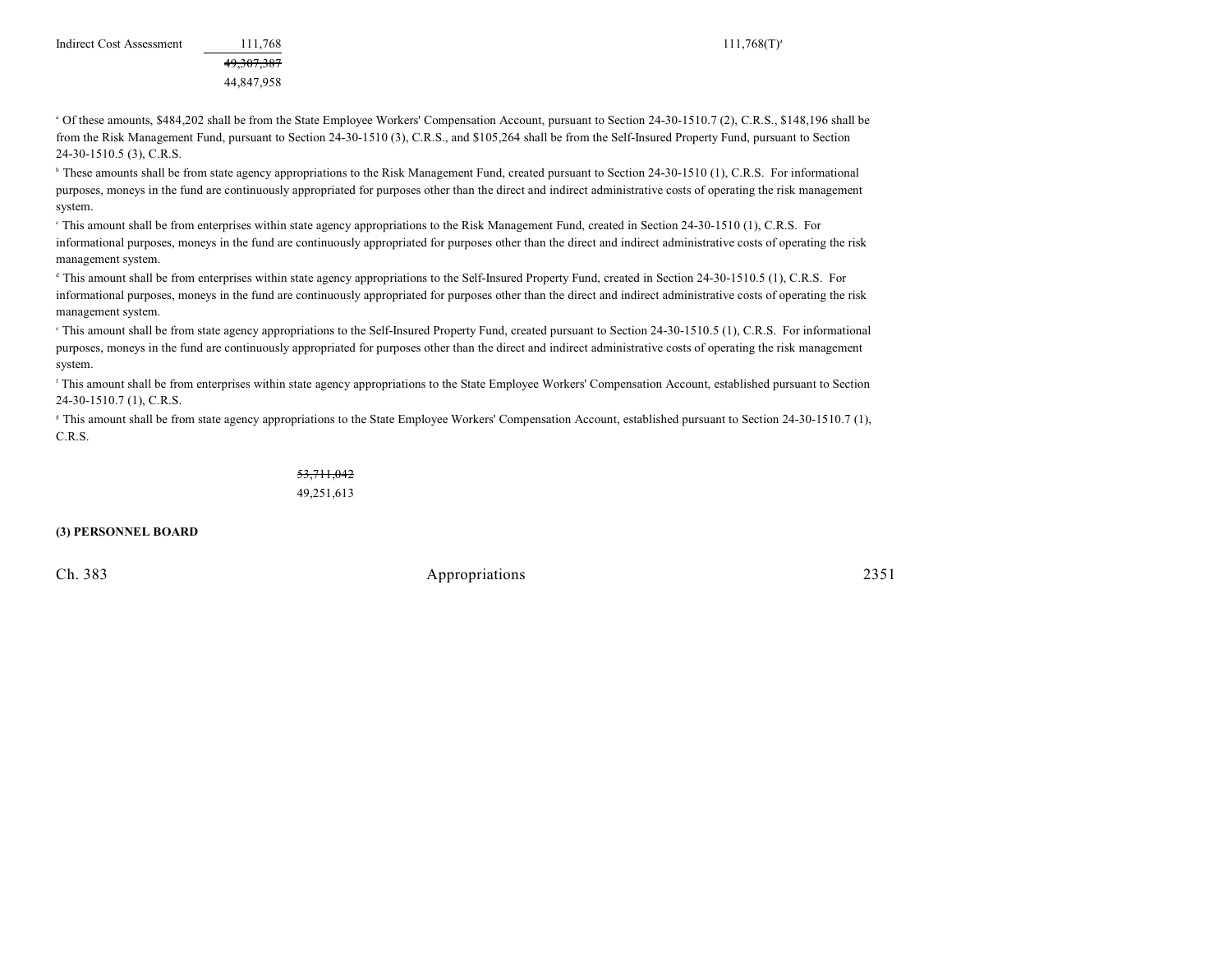|                           |                           |              | <b>APPROPRIATION FROM</b>     |                                                |                      |                                       |                         |  |
|---------------------------|---------------------------|--------------|-------------------------------|------------------------------------------------|----------------------|---------------------------------------|-------------------------|--|
|                           | ITEM &<br><b>SUBTOTAL</b> | <b>TOTAL</b> | <b>GENERAL</b><br><b>FUND</b> | <b>GENERAL</b><br><b>FUND</b><br><b>EXEMPT</b> | CASH<br><b>FUNDS</b> | CASH<br><b>FUNDS</b><br><b>EXEMPT</b> | FEDERAL<br><b>FUNDS</b> |  |
|                           | \$                        | \$           | \$                            | S                                              | S                    | S                                     | \$                      |  |
| Personal Services         | 401,578<br>$(4.8$ FTE)    |              | 230,946                       |                                                | $1,200^{\circ}$      | $169,432(T)$ <sup>b</sup>             |                         |  |
| <b>Operating Expenses</b> | 29,033                    |              | 29,033                        |                                                |                      |                                       |                         |  |
|                           |                           | 430,611      |                               |                                                |                      |                                       |                         |  |

<sup>a</sup> This amount shall be from receipts collected for copies of information and case documentation.

<sup>b</sup> Of this amount, \$168,632 shall be from indirect cost recoveries from other divisions within the Department, and \$800 shall be from receipts from state agencies for copies of information and case documentation.

| (4) CENTRAL SERVICES            |            |                 |                |
|---------------------------------|------------|-----------------|----------------|
| (A) Administration              |            |                 |                |
| Personal Services               | 660,933    |                 |                |
|                                 | (10.0 FTE) |                 |                |
| <b>Operating Expenses</b>       | 77.427     |                 |                |
| <b>Indirect Cost Assessment</b> | 120,130    |                 |                |
|                                 | 858,490    | $42,782(T)^{a}$ | $815,708(T)^t$ |

<sup>a</sup> This amount shall be from user fees from non-state agencies and from enterprises within other state agencies deposited in the Department of Personnel Revolving Fund, pursuant to Section 24-30-1108 (2), C.R.S., and the Motor Fleet Management Fund, pursuant to Section 24-30-1115 (1), C.R.S.

<sup>b</sup> This amount shall be from user fees from other state agencies deposited in the Department of Personnel Revolving Fund, pursuant to Section 24-30-1108 (2), C.R.S., and the Motor Fleet Management Fund, pursuant to Section 24-30-1115 (1), C.R.S.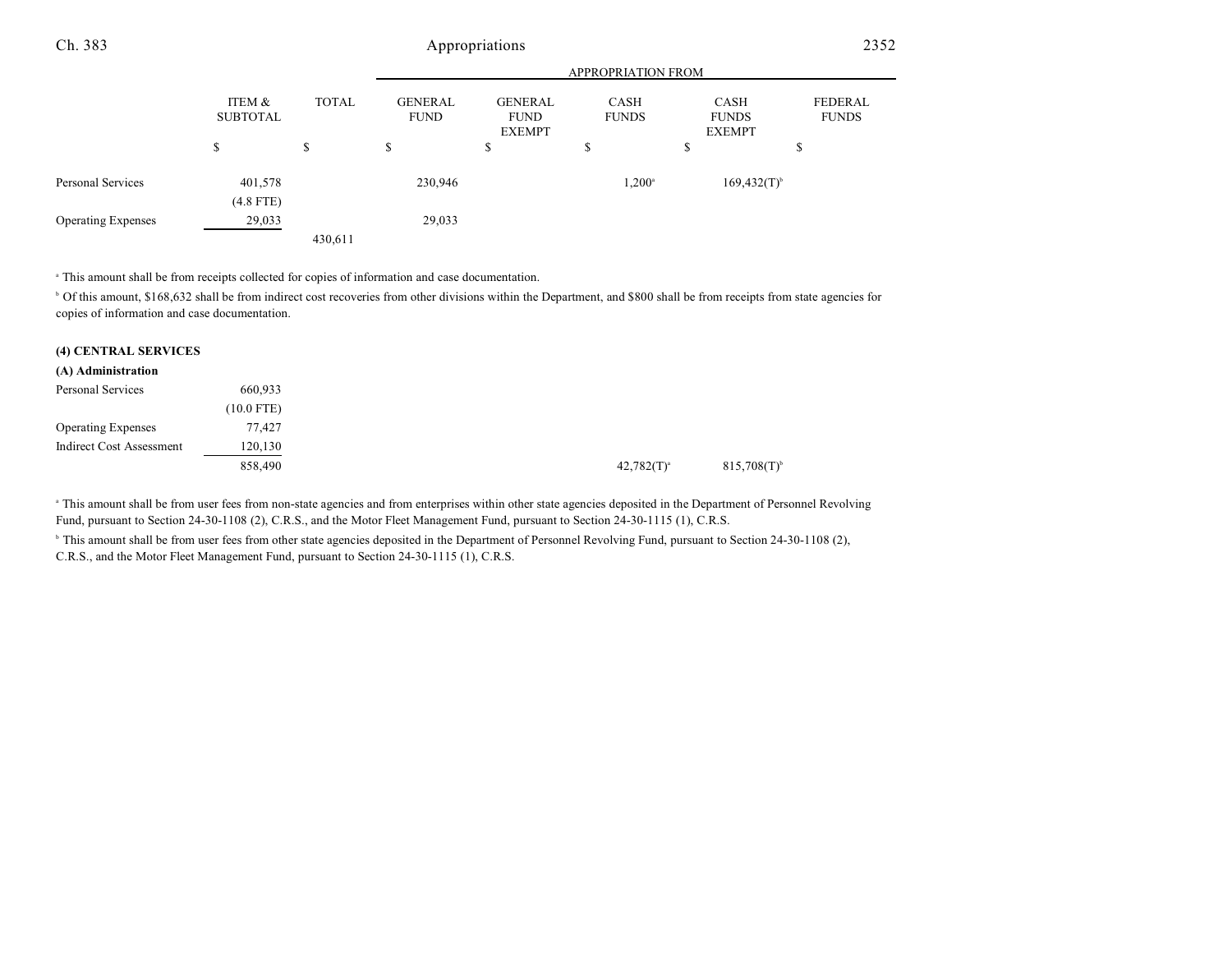| (B) Integrated Document Factory |              |                  |                              |
|---------------------------------|--------------|------------------|------------------------------|
| (1) Reprographics Services      |              |                  |                              |
| Personal Services               | 1,140,394    |                  |                              |
|                                 | $(24.6$ FTE) |                  |                              |
| <b>Operating Expenses</b>       | 2,418,054    |                  |                              |
|                                 | 2,302,975    |                  |                              |
| <b>Indirect Cost Assessment</b> | 183,917      |                  |                              |
|                                 | 3,742,365    | $305,456(T)^{a}$ | $3,436,909($ T) <sup>t</sup> |
|                                 | 3,627,286    |                  | $3,321,830(T)$ <sup>b</sup>  |

<sup>a</sup> This amount shall be from user fees from non-state agencies and from enterprises within other state agencies deposited in the Department of Personnel Revolving Fund, pursuant to Section 24-30-1108 (2), C.R.S.

<sup>b</sup> This amount shall be from user fees from other state agencies deposited in the Department of Personnel Revolving Fund, pursuant to Section 24-30-1108 (2), C.R.S.

| (2) Document Solutions Group    |              |
|---------------------------------|--------------|
| Personal Services               | 2,346,847    |
|                                 | 2,376,811    |
|                                 | $(46.7$ FTE) |
| <b>Operating Expenses</b>       | 319,846      |
| Utilities                       | 10,763       |
| <b>Indirect Cost Assessment</b> | 158,898      |
|                                 | 2,836,354    |
|                                 | 2,866,318    |

<sup>a</sup> This amount shall be from user fees from non-state agencies and from enterprises within other state agencies deposited in the Department of Personnel Revolving Fund, pursuant to Section 24-30-1108 (2), C.R.S.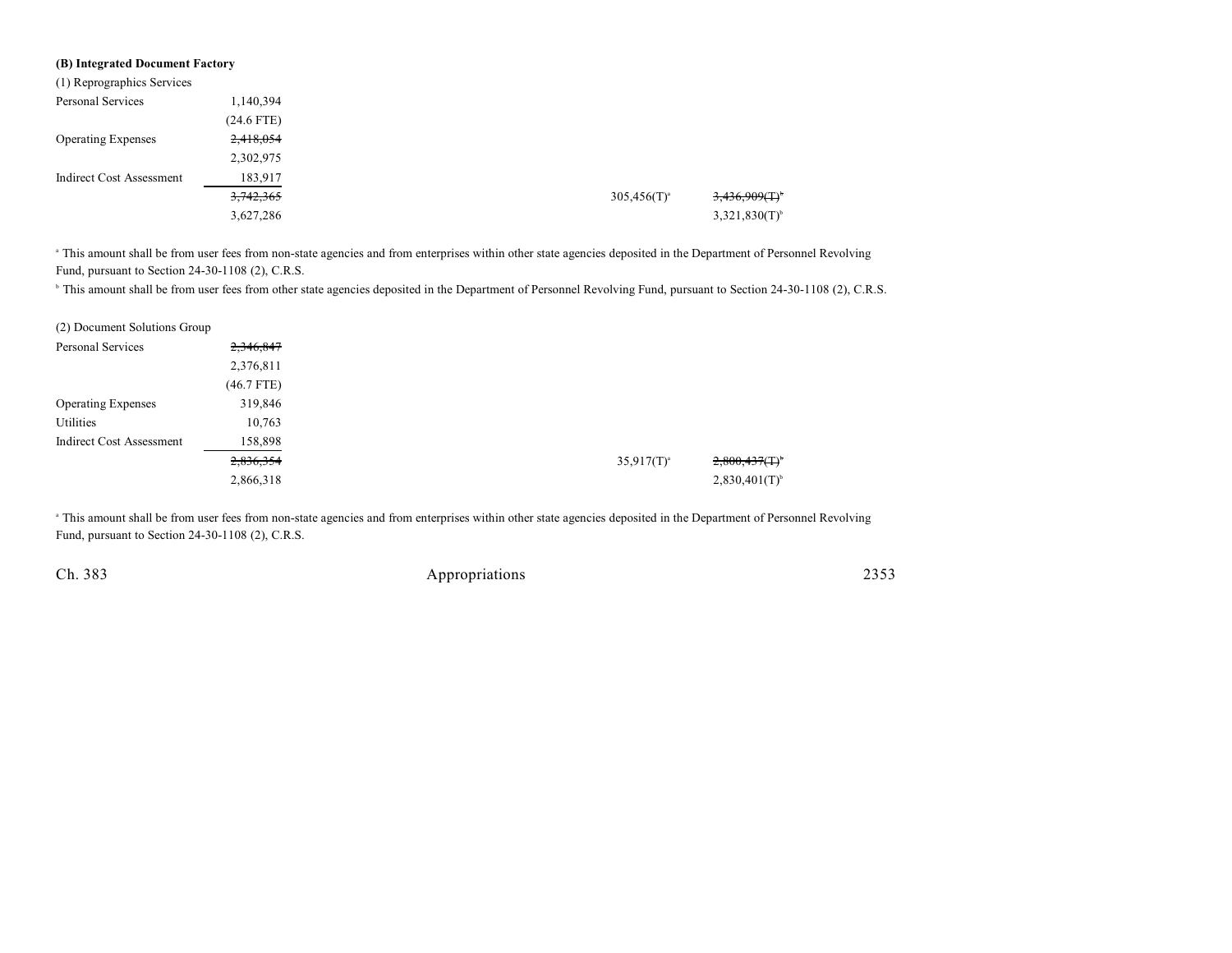|                 |              |             |                | <b>APPROPRIATION FROM</b> |               |                |
|-----------------|--------------|-------------|----------------|---------------------------|---------------|----------------|
|                 |              |             |                |                           |               |                |
| ITEM &          | <b>TOTAL</b> | GENER AL    | <b>GENERAL</b> | CASH                      | <b>CASH</b>   | <b>FEDERAL</b> |
| <b>SUBTOTAL</b> |              | <b>FUND</b> | <b>FUND</b>    | <b>FUNDS</b>              | <b>FUNDS</b>  | <b>FUNDS</b>   |
|                 |              |             | <b>EXEMPT</b>  |                           | <b>EXEMPT</b> |                |
|                 |              |             |                |                           |               |                |

<sup>b</sup> This amount shall be from user fees from other agencies deposited in the Department of Personnel Revolving Fund, pursuant to Section 24-30-1108 (2), C.R.S.

| (3) Mail Services               |              |  |                  |                              |
|---------------------------------|--------------|--|------------------|------------------------------|
| Personal Services               | 1,162,097    |  |                  |                              |
|                                 | 1,124,716    |  |                  |                              |
|                                 | $(31.0$ FTE) |  |                  |                              |
| <b>Operating Expenses</b>       | 6,374,647    |  |                  |                              |
|                                 | 7,257,798    |  |                  |                              |
| <b>Indirect Cost Assessment</b> | 315,413      |  |                  |                              |
|                                 | 7,852,157    |  | $697,515(T)^{a}$ | $7.154,642($ T) <sup>*</sup> |
|                                 | 8,697,927    |  |                  | $8,000,412(T)^{6}$           |

<sup>a</sup> This amount shall be from user fees from non-state agencies and from enterprises within other state agencies deposited in the Department of Personnel Revolving Fund, pursuant to Section 24-30-1108 (2), C.R.S.

<sup>b</sup> This amount shall be from user fees from other agencies deposited in the Department of Personnel Revolving Fund, pursuant to Section 24-30-1108 (2), C.R.S.

#### **(C) Fleet Management Program and Motor Pool Services**

| Personal Services         | 761.941      |
|---------------------------|--------------|
|                           | $(16.0$ FTE) |
| <b>Operating Expenses</b> | 14,516,717   |
|                           | 16, 155, 187 |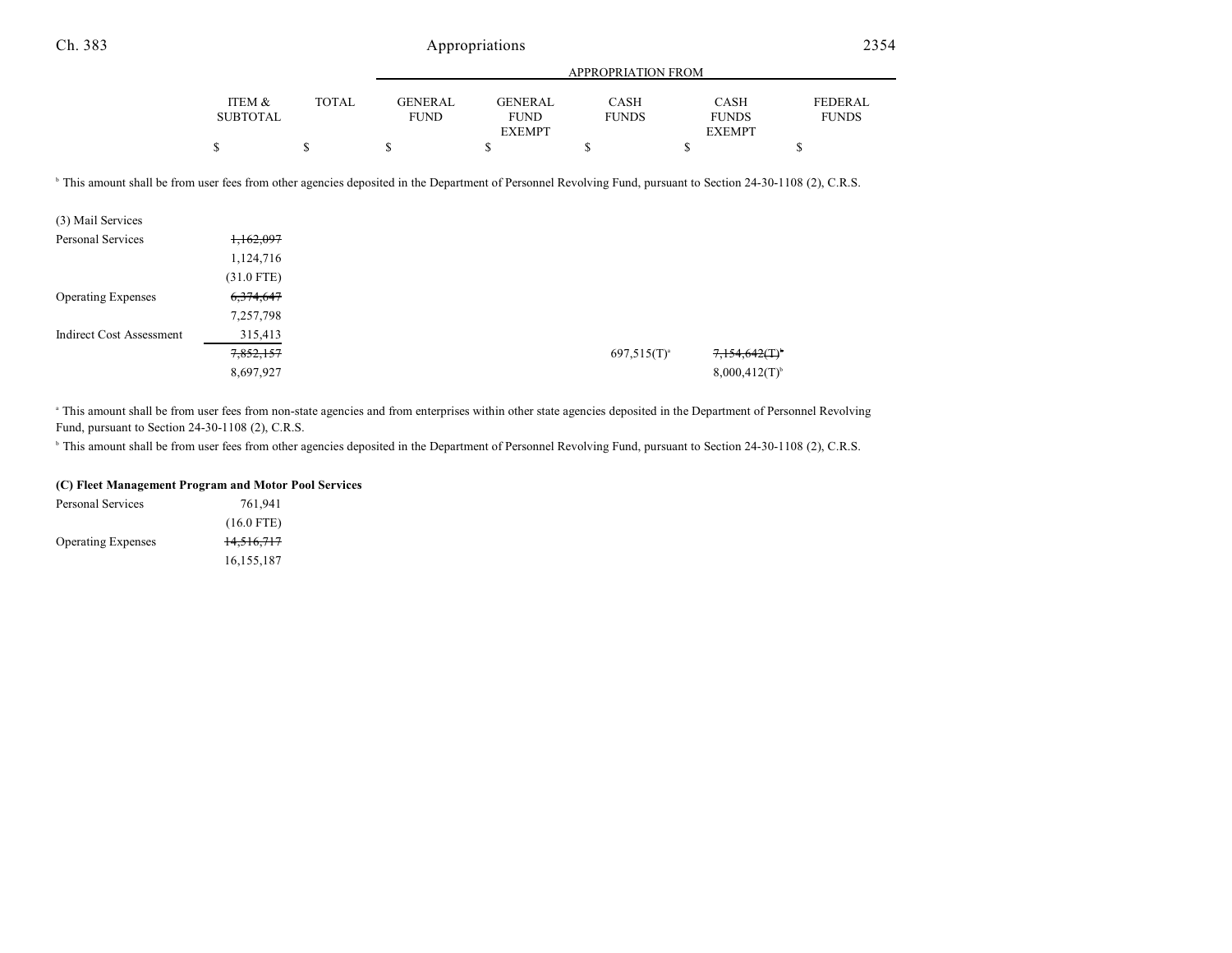| Vehicle Replacement Lease, |                       |                  |                            |
|----------------------------|-----------------------|------------------|----------------------------|
| Purchase or Lease/Purchase | <del>13,340,059</del> |                  |                            |
|                            | 12,567,056            |                  |                            |
| Indirect Cost Assessment   | 610,215               |                  |                            |
|                            | 29,228,932            | $1,847,561(T)^4$ | 27,381,371(T) <sup>b</sup> |
|                            | 30,094,399            |                  | 28,246,838                 |

<sup>a</sup> This amount shall be from user fees from enterprises within other state agencies deposited in the Motor Fleet Management Fund pursuant to Section 24-30-1115, C.R.S. Of this amount, it is estimated that \$1,611,427 shall be from the Division of Wildlife, \$181,492 shall be from user fees from the Colorado State Lottery, and \$54,642 shall be from the Department of Corrections.

<sup>b</sup> This amount OF THIS AMOUNT, \$27,546,838(T) shall be from user fees from other agencies deposited in the Motor Fleet Management Fund pursuant to Section 24-30-1115, C.R.S., C.R.S., AND \$700,000 SHALL BE FROM THE MOTOR FLEET MANAGEMENT FUND RESERVE BALANCE PURSUANT TO SECTION 24-30-1115, C.R.S.

#### **(D) Facilities Maintenance**

| (1) Capitol Complex             |              |
|---------------------------------|--------------|
| Facilities                      |              |
| Personal Services               | 2,496,458    |
|                                 | $(53.2$ FTE) |
| <b>Operating Expenses</b>       | 1,637,466    |
| Capitol Complex Repairs         | 56,520       |
| Capitol Complex Security        | 260,379      |
| Utilities <sup>114</sup>        | 3,458,419    |
|                                 | 3,427,689    |
| <b>Indirect Cost Assessment</b> | 311,204      |
|                                 | 8,220,446    |
|                                 | 8,189,716    |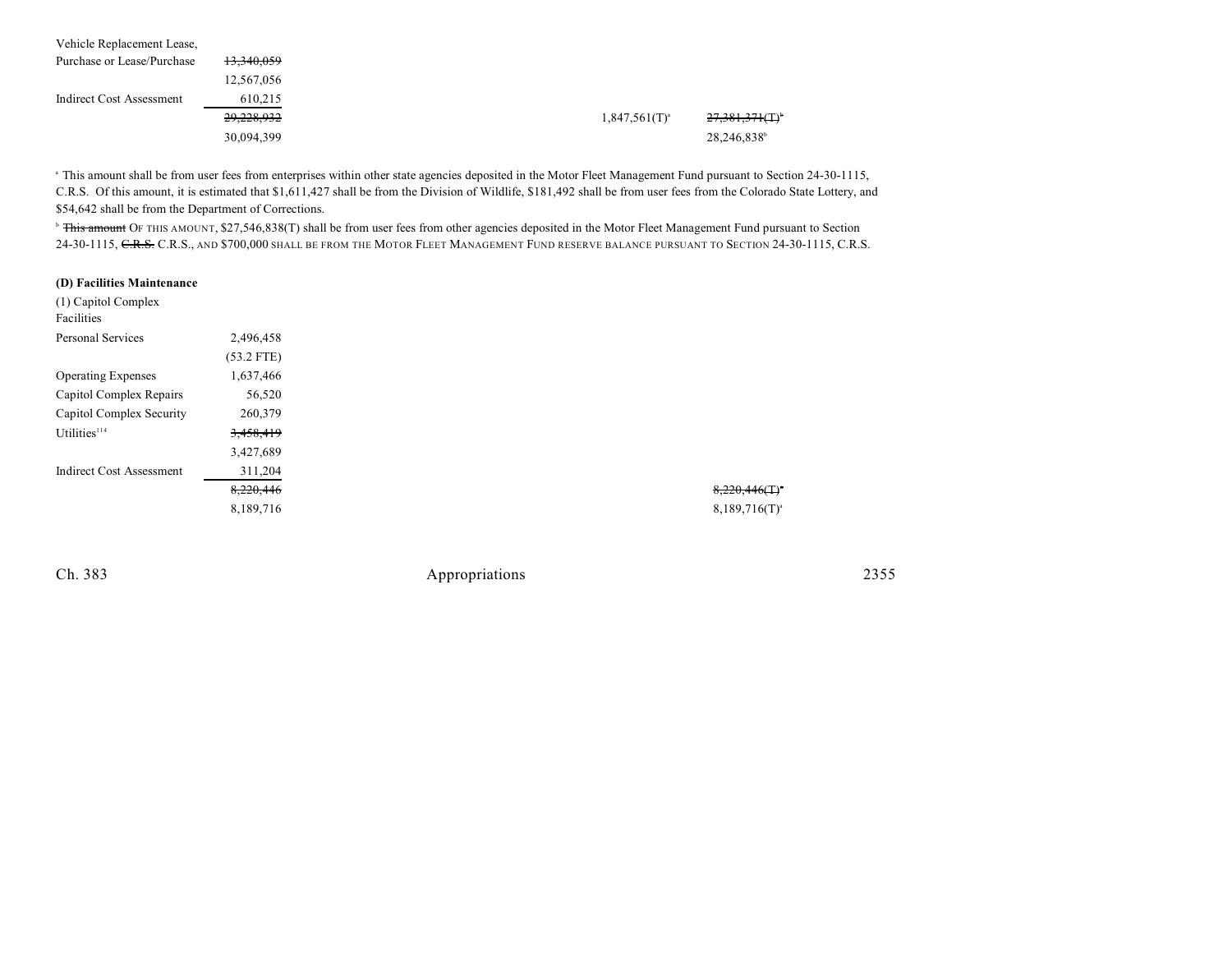|                 |       | APPROPRIATION FROM |                |              |               |                |
|-----------------|-------|--------------------|----------------|--------------|---------------|----------------|
|                 |       |                    |                |              |               |                |
| ITEM &          | TOTAL | GENER AL.          | <b>GENERAL</b> | <b>CASH</b>  | <b>CASH</b>   | <b>FEDERAL</b> |
| <b>SUBTOTAL</b> |       | <b>FUND</b>        | <b>FUND</b>    | <b>FUNDS</b> | <b>FUNDS</b>  | <b>FUNDS</b>   |
|                 |       |                    | <b>EXEMPT</b>  |              | <b>EXEMPT</b> |                |
| \$              |       |                    |                |              |               |                |

<sup>a</sup> This amount shall be from user fees from other state agencies deposited in the Department of Personnel Revolving Fund pursuant to Section 24-30-1108 (2), C.R.S.

|                           | (2) Grand Junction State Services Building |
|---------------------------|--------------------------------------------|
| Personal Services         | 43,499                                     |
|                           | $(1.0$ FTE)                                |
| <b>Operating Expenses</b> | 76,873                                     |
| Utilities <sup>114</sup>  | 71,084                                     |
|                           | 85,758                                     |
|                           | 191,456                                    |
|                           | 206,130                                    |

<sup>a</sup> This amount shall be from user fees from non-state agencies and from enterprises within other state agencies deposited in the Department of Personnel Revolving Fund pursuant to Section 24-30-1108 (2), C.R.S.

<sup>b</sup> This amount shall be from user fees from other agencies deposited in the Department of Personnel Revolving Fund pursuant to Section 24-30-1108 (2), C.R.S.

| (3) Camp George West      |             |
|---------------------------|-------------|
| Personal Services         | 59,835      |
|                           | $(1.0$ FTE) |
| <b>Operating Expenses</b> | 164,185     |
| Utilities <sup>114</sup>  | 370,081     |
|                           | 427,480     |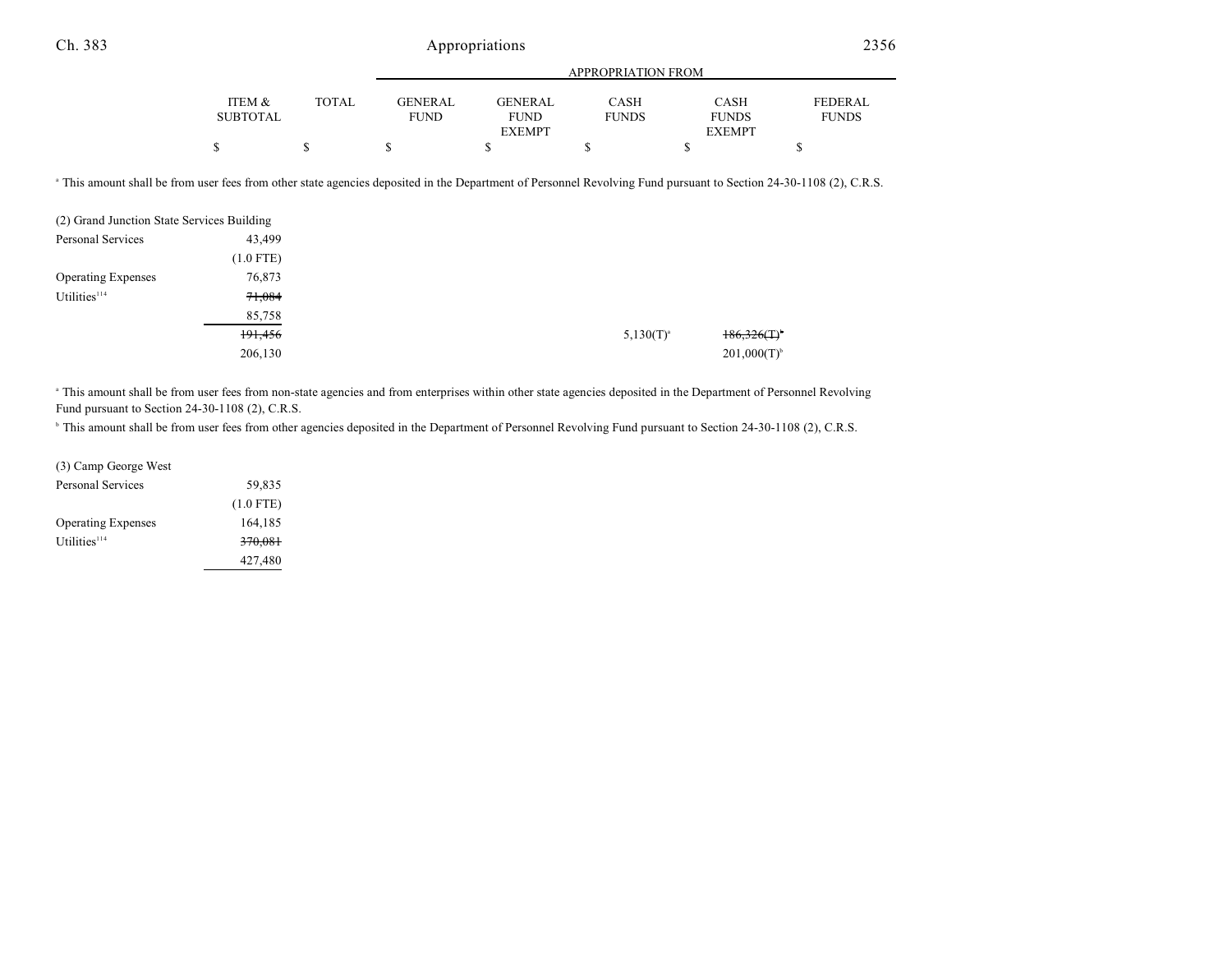| 594.101 | $48,950(T)^{3}$ | <del>545,151(T)</del> <sup>b</sup> |
|---------|-----------------|------------------------------------|
| 651.500 |                 | $602,550(T)^{b}$                   |

<sup>a</sup> This amount shall be from user fees from non-state agencies and from enterprises within other state agencies deposited in the Department of Personnel Revolving Fund pursuant to Section 24-30-1108 (2), C.R.S. For informational purposes, it is estimated that \$42,600 shall be from lease and utility payments transferred from Correctional Industries and \$6,350 shall be from lease and utility payments transferred from other enterprise occupants of Camp George West.

<sup>b</sup> This amount shall be from user fees from other state agencies deposited in the Department of Personnel Revolving Fund pursuant to Section 24-30-1108 (2), C.R.S.

#### 53,524,301

55,191,766

#### **(5) FINANCE AND PROCUREMENT**

| (A) State Controller's Office and Procurement Services |              |         |                          |  |  |  |
|--------------------------------------------------------|--------------|---------|--------------------------|--|--|--|
| Personal Services                                      | 2,777,665    | 762.286 | $2,015,379$ <sup>a</sup> |  |  |  |
|                                                        | $(35.5$ FTE) |         |                          |  |  |  |
| <b>Operating Expenses</b>                              | 142.176      | 142,176 |                          |  |  |  |
|                                                        | 2,919,841    |         |                          |  |  |  |

<sup>a</sup> Of this amount, \$1,448,424 shall be from rebates received from the Procurement Card Program, \$521,955(T) shall be from statewide indirect cost recoveries from the Department of Labor and Employment, \$25,000 shall be from the reserve balance of the Debt Collection Fund created in Section 24-30-202.4 (3) (e), C.R.S., and \$20,000 shall be from the reserve balance of the Supplier Database Cash Fund created in Section 24-102-202.5 (2) (a), C.R.S.

#### **(B) Supplier Database**

| Personal Services         | 173.726 | 173,726 <sup>a</sup>  |
|---------------------------|---------|-----------------------|
|                           |         | $(3.0$ FTE)           |
| <b>Operating Expenses</b> | 43.382  | $43.382$ <sup>a</sup> |
|                           | 217.108 |                       |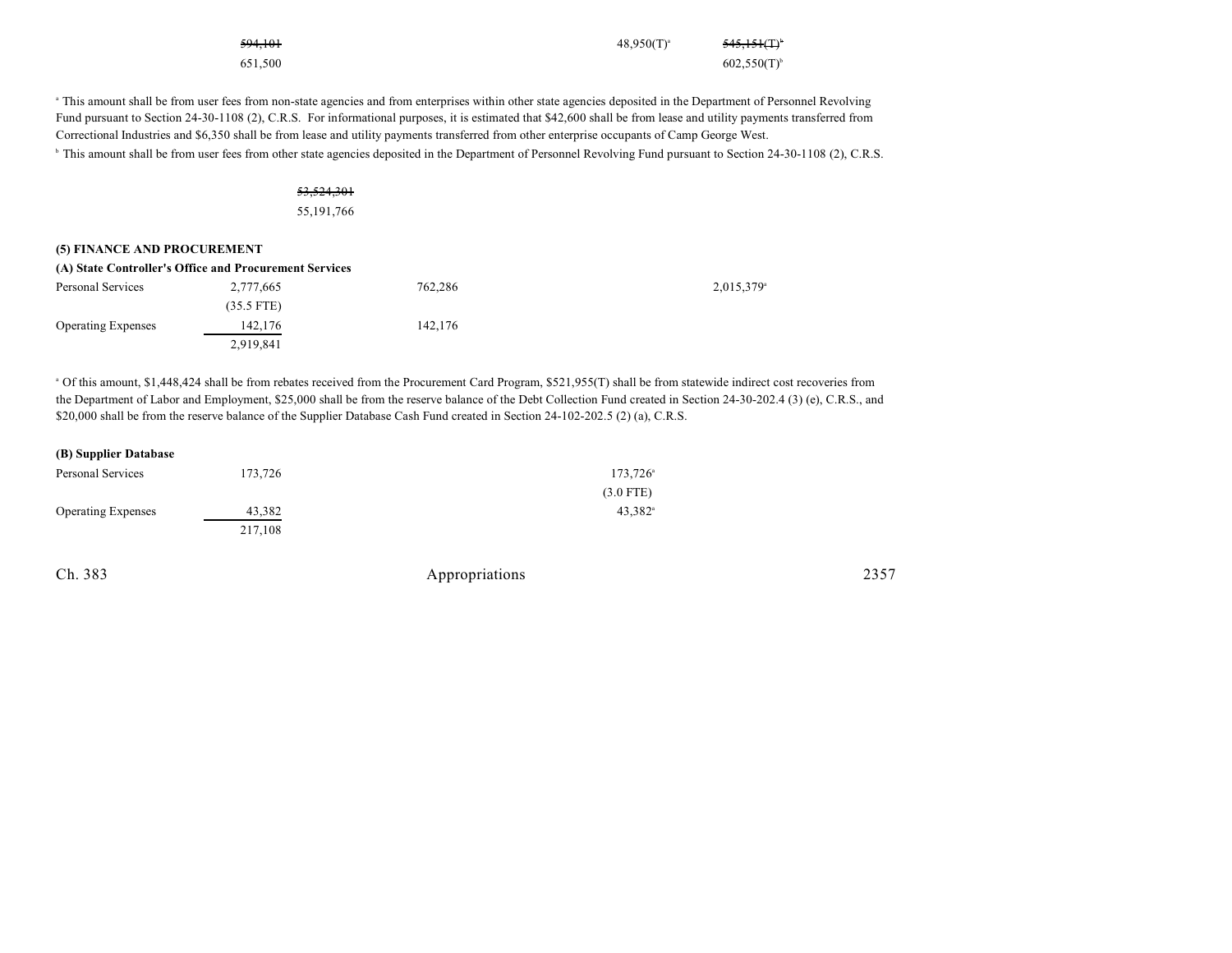|                 | APPROPRIATION FROM |                |                |              |               |                |  |
|-----------------|--------------------|----------------|----------------|--------------|---------------|----------------|--|
| ITEM &          | TOTAL.             | <b>GENERAL</b> | <b>GENERAL</b> | CASH         | CASH          | <b>FEDERAL</b> |  |
| <b>SUBTOTAL</b> |                    | <b>FUND</b>    | <b>FUND</b>    | <b>FUNDS</b> | <b>FUNDS</b>  | <b>FUNDS</b>   |  |
|                 |                    |                | <b>EXEMPT</b>  |              | <b>EXEMPT</b> |                |  |
| ¢               |                    |                |                |              |               |                |  |

<sup>a</sup> These amounts shall be from the Supplier Database Cash Fund created in Section 24-102-202.5 (2) (a), C.R.S.

### **(C) Collections Services**

| Personal Services               | 751,961      |                        |                    |
|---------------------------------|--------------|------------------------|--------------------|
|                                 | $(17.0$ FTE) |                        |                    |
| <b>Operating Expenses</b>       | 347,585      |                        |                    |
| Collection of Debts Due to      |              |                        |                    |
| the State                       | 20,702       |                        |                    |
| PRIVATE COLLECTION              |              |                        |                    |
| <b>AGENCY FEES</b>              | 875,000      |                        |                    |
| <b>Indirect Cost Assessment</b> | 165,820      |                        |                    |
|                                 | 1,286,068    | 670,900*               | 615,168(T)         |
|                                 | 2,161,068    | 1,127,359 <sup>a</sup> | $1,033,709(T)^{6}$ |

<sup>a</sup> This amount shall be from collection fees assessed to individuals.

 $\,^{\circ}$  This amount shall be from collection receipts previously booked as cash.

#### **(D) Real Estate Services Program**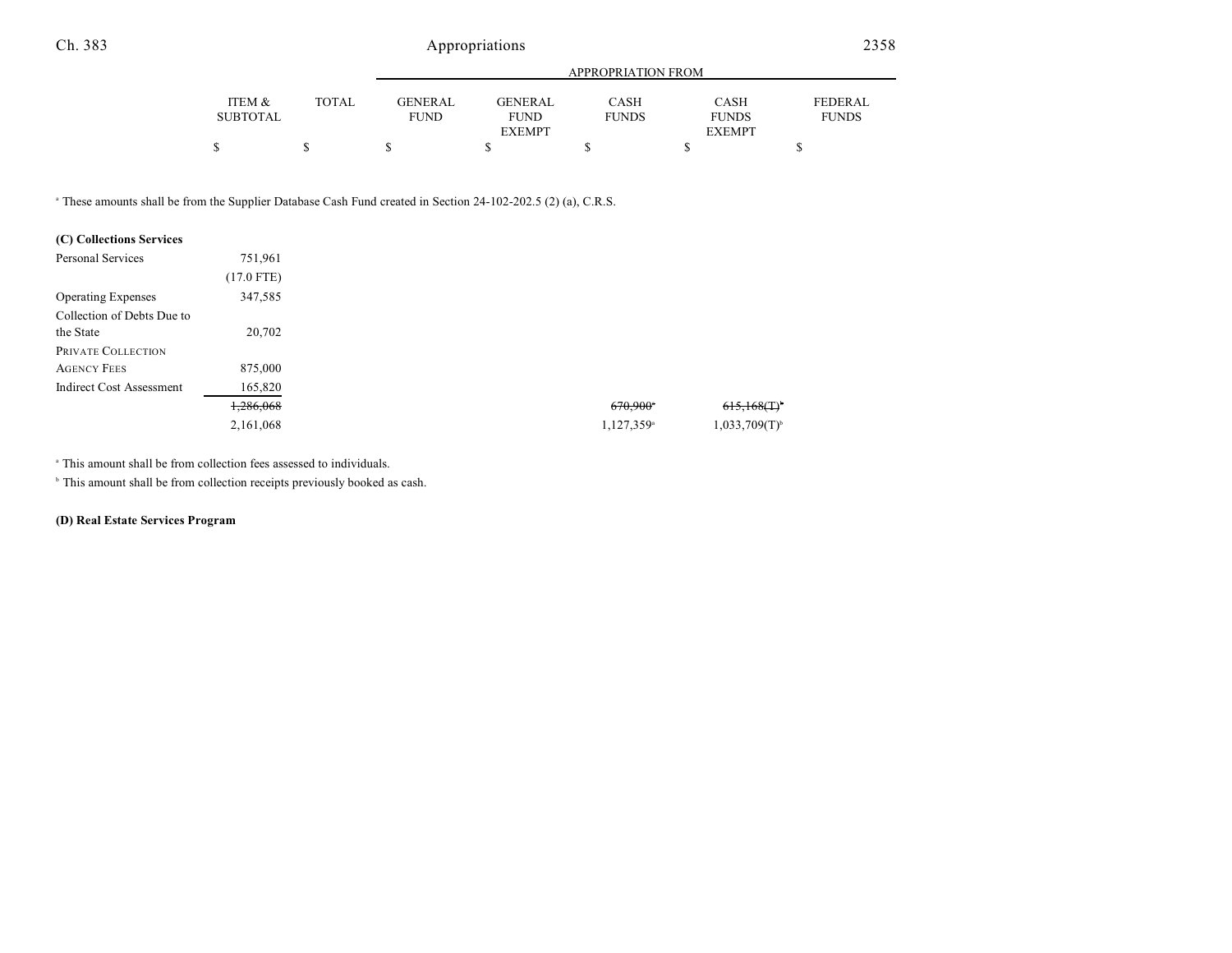| Coordination of Capital                |             |                                                                                     |                                                                                                                                                                               |
|----------------------------------------|-------------|-------------------------------------------------------------------------------------|-------------------------------------------------------------------------------------------------------------------------------------------------------------------------------|
| Construction, Controlled               |             |                                                                                     |                                                                                                                                                                               |
| Maintenance Requests, and              |             |                                                                                     |                                                                                                                                                                               |
| Building Lease Review <sup>114</sup>   | 492,914     | 492,914                                                                             |                                                                                                                                                                               |
|                                        |             | $(6.0$ FTE)                                                                         |                                                                                                                                                                               |
|                                        |             | 4,915,931                                                                           |                                                                                                                                                                               |
|                                        |             | 5,790,931                                                                           |                                                                                                                                                                               |
| (6) DIVISION OF INFORMATION TECHNOLOGY |             |                                                                                     |                                                                                                                                                                               |
| (A) Administration                     |             |                                                                                     |                                                                                                                                                                               |
| Personal Services                      | 378,315     |                                                                                     |                                                                                                                                                                               |
|                                        | $(6.0$ FTE) |                                                                                     |                                                                                                                                                                               |
| <b>Operating Expenses</b>              | 6,450       |                                                                                     |                                                                                                                                                                               |
|                                        | 384,765     |                                                                                     | $384,765(T)^{a}$                                                                                                                                                              |
|                                        |             | and the Computer Services Revolving Fund, created in Section 24-30-1606 (2), C.R.S. | <sup>a</sup> This amount shall be from user fees from other state agencies deposited in the Telecommunications Revolving Fund, pursuant to Section 24-30-908 (1) (a), C.R.S., |
| (B) Customer Services                  |             |                                                                                     |                                                                                                                                                                               |

| (B) Customer Services     |              |                                                                                                                                                                        |
|---------------------------|--------------|------------------------------------------------------------------------------------------------------------------------------------------------------------------------|
| Personal Services         | 848.473      |                                                                                                                                                                        |
|                           | $(12.0$ FTE) |                                                                                                                                                                        |
| <b>Operating Expenses</b> | 14.625       |                                                                                                                                                                        |
|                           | 863,098      | $863.098(T)^{a}$                                                                                                                                                       |
|                           |              | <sup>a</sup> This amount shall be from user fees from other state agencies deposited in the Telecommunications Revolving Fund, pursuant to Section 24-30-908 (1) (a) C |

This amount shall be from user fees from other state agencies deposited in the Telecommunications Revolving Fund, pursuant to Section 24-30-908 (1) (a), C.R.S., and the Computer Services Revolving Fund, created in Section 24-30-1606 (2), C.R.S.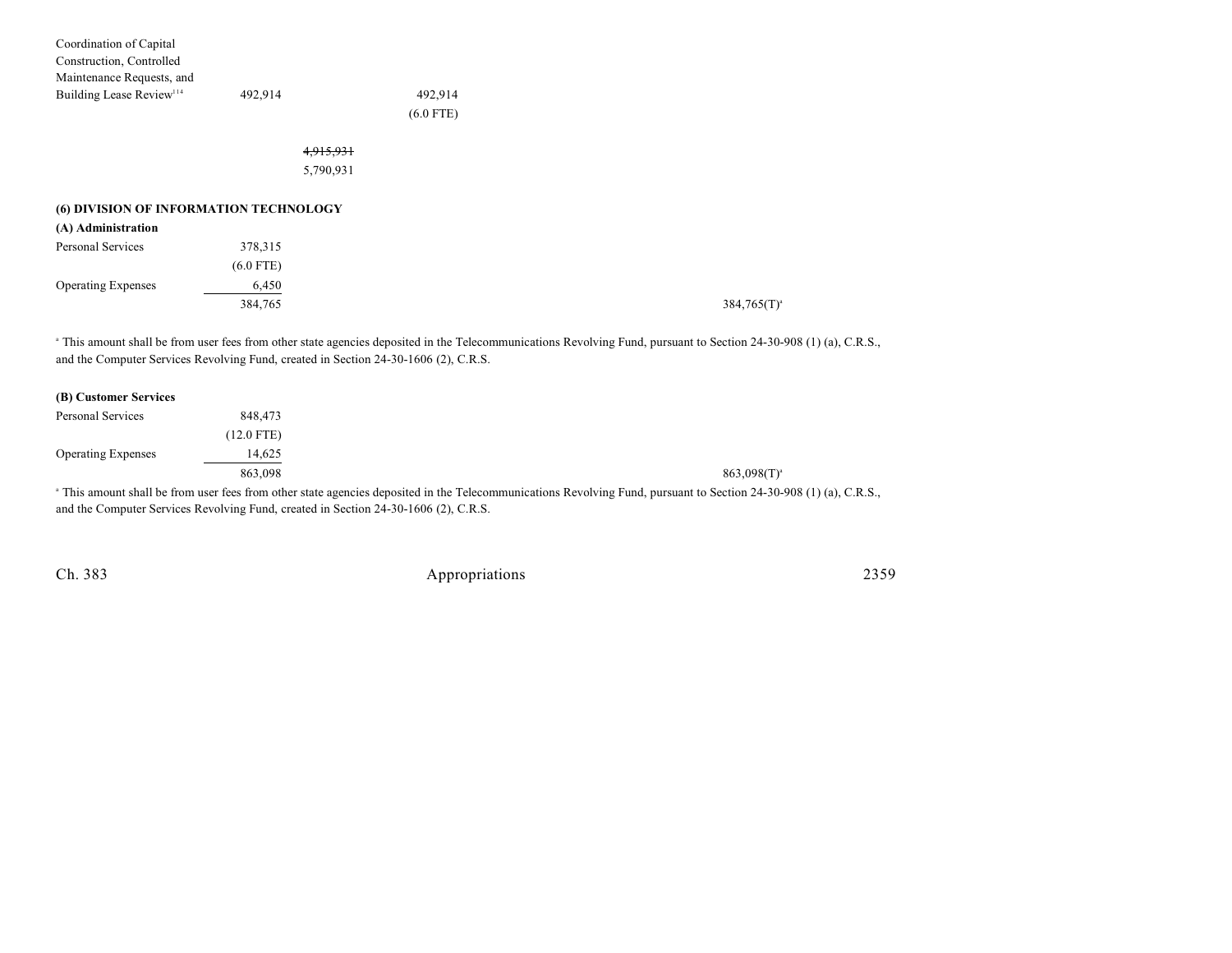|                                       |                            |              | <b>APPROPRIATION FROM</b>                                             |                                                                                 |   |                                                                                                        |   |  |
|---------------------------------------|----------------------------|--------------|-----------------------------------------------------------------------|---------------------------------------------------------------------------------|---|--------------------------------------------------------------------------------------------------------|---|--|
|                                       | ITEM &<br><b>SUBTOTAL</b>  | <b>TOTAL</b> |                                                                       | <b>GENERAL</b><br><b>GENERAL</b><br><b>FUND</b><br><b>FUND</b><br><b>EXEMPT</b> |   | FEDERAL<br><b>CASH</b><br><b>CASH</b><br><b>FUNDS</b><br><b>FUNDS</b><br><b>FUNDS</b><br><b>EXEMPT</b> |   |  |
|                                       | \$                         | \$           | \$                                                                    | Φ                                                                               | ъ | \$                                                                                                     | Φ |  |
| (C) Order Billing                     |                            |              |                                                                       |                                                                                 |   |                                                                                                        |   |  |
| Personal Services                     | 618,853                    |              |                                                                       |                                                                                 |   |                                                                                                        |   |  |
|                                       | $(10.0$ FTE)               |              |                                                                       |                                                                                 |   |                                                                                                        |   |  |
| <b>Operating Expenses</b>             | 10,750                     |              |                                                                       |                                                                                 |   |                                                                                                        |   |  |
|                                       | 629,603                    |              |                                                                       |                                                                                 |   | $629,603(T)^{a}$                                                                                       |   |  |
| $   -$<br>$\sim$ $\sim$ $\sim$ $\sim$ | $\alpha$ $\alpha$ $\alpha$ |              | $\mathbf{r}$ , and $\mathbf{r}$ , and $\mathbf{r}$ , and $\mathbf{r}$ |                                                                                 | . |                                                                                                        |   |  |

<sup>a</sup> This amount shall be from user fees from other state agencies deposited in the Telecommunications Revolving Fund, pursuant to Section 24-30-908 (1) (a), C.R.S.

#### **(D) Communications Services**

| Personal Services               | 3,335,383    |
|---------------------------------|--------------|
|                                 | $(46.0$ FTE) |
| <b>Operating Expenses</b>       | 126,631      |
|                                 | 134,631      |
| Training                        | 22,000       |
| Utilities                       | 140,352      |
|                                 | 165,002      |
| <b>Snocat Replacement</b>       | 244,000      |
| Local Systems Development       | 121,000      |
| <b>Indirect Cost Assessment</b> | 300,166      |
|                                 | 4,289,532    |
|                                 | 4,322,182    |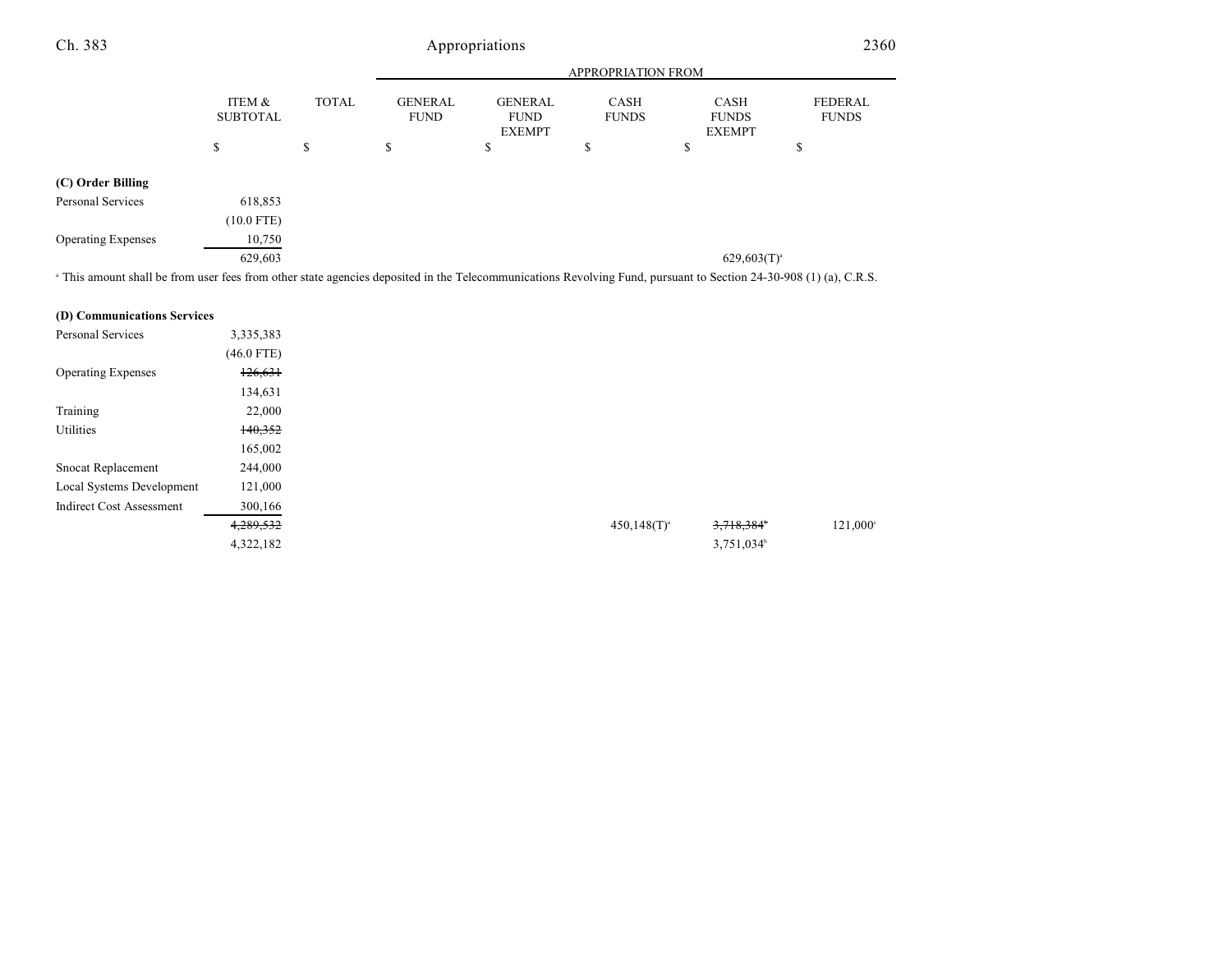<sup>a</sup> Of this amount, \$447,978 shall be from the Division of Wildlife and \$2,170 shall be from the Colorado State Lottery.

<sup>b</sup> Of this amount, \$2,931,099(T) \$2,963,749(T) shall be from user fees from other state agencies, \$721,134 shall be from the reserve balance of the Public Safety Communications Trust Fund pursuant to Section 24-30-908.5, C.R.S., and \$66,151(T) shall be from the Department of Public Health and Environment from unexpended moneys in the Emergency Medical Services Account within the Highway Users Tax Fund that are not distributed to counties pursuant to Section 25-3.5-603 (3), C.R.S.

<sup>e</sup> This amount reflects funds anticipated to be received from the National Oceanic and Atmospheric Administration and is only shown for informational purposes.

#### **(E) Network Services**

| Personal Services               | 1,399,746    |                        |                               |
|---------------------------------|--------------|------------------------|-------------------------------|
|                                 | $(17.0$ FTE) |                        |                               |
| <b>Operating Expenses</b>       | 14,636,472   |                        |                               |
|                                 | 15,657,556   |                        |                               |
| Toll-free Telephone Access      |              |                        |                               |
| to Members of the General       |              |                        |                               |
| Assembly                        | 25,000       |                        |                               |
| <b>Indirect Cost Assessment</b> | 444,707      |                        |                               |
|                                 | 16,505,925   | 1,849,939 <sup>a</sup> | $14,655,986($ T) <sup>+</sup> |
|                                 | 17,527,009   |                        | 15,677,070(T)                 |

<sup>a</sup> This amount shall be from user fees from non-state agencies deposited in the Telecommunications Revolving Fund, pursuant to Section 24-30-908 (1) (a), C.R.S. Of this amount, it is estimated that \$1,200,000 shall be from user fees from non-state agencies, \$396,452(T) shall be from the Division of Wildlife, \$196,056(T) shall be from the Colorado State Lottery, and \$57,431(T) shall be from Correctional Industries.

<sup>b</sup> This amount shall be from user fees from other state agencies deposited in the Telecommunications Revolving Fund, pursuant to Section 24-30-908 (1) (a), C.R.S. For informational purposes, of this amount, \$14,630,986 \$15,652,070 shall be from user fees transferred from other state agencies and \$25,000 shall be transferred from the Legislative Department.

#### **(F) Computer Services**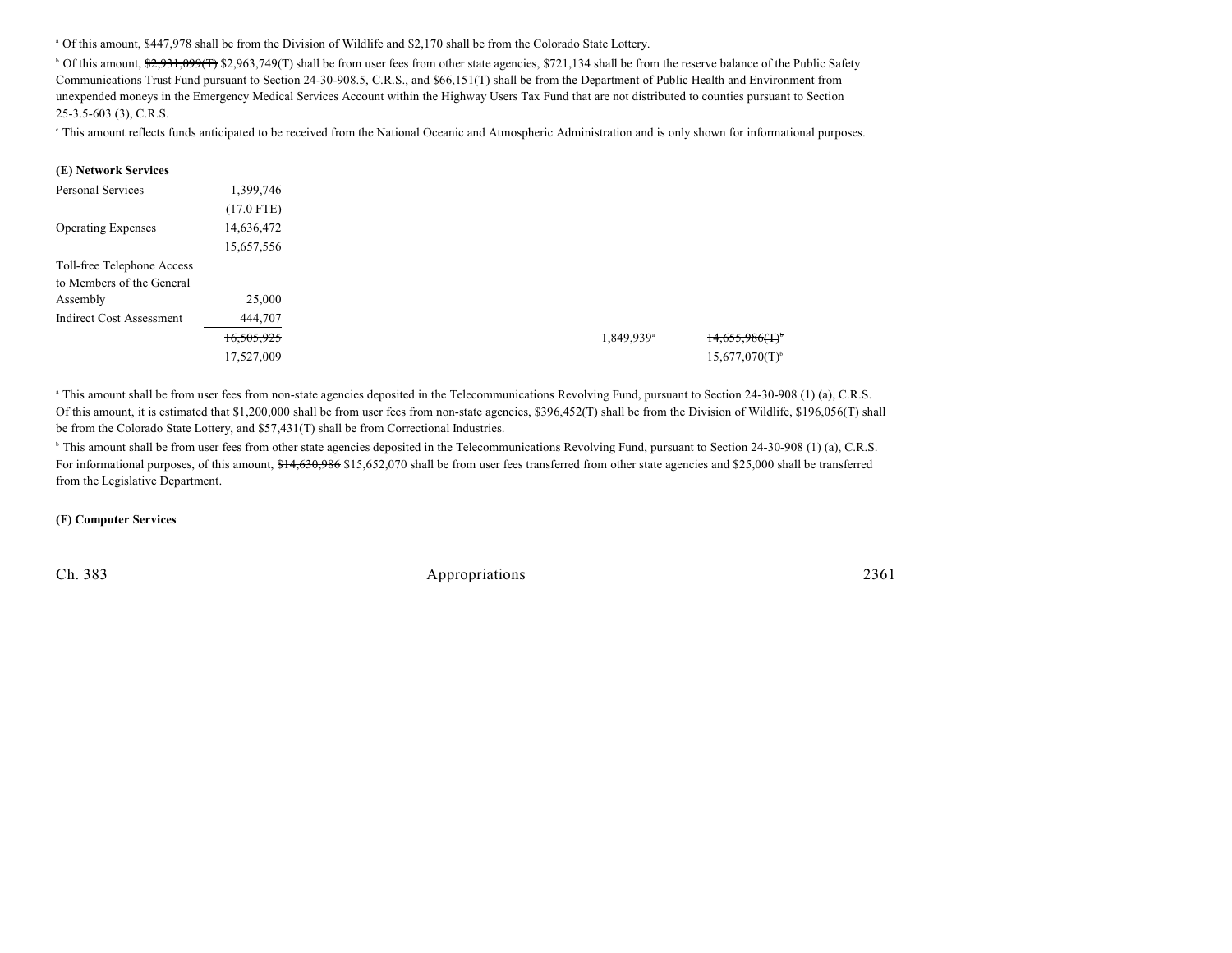|                                                |                           | <b>APPROPRIATION FROM</b> |                               |                                                |                      |                                       |                                |
|------------------------------------------------|---------------------------|---------------------------|-------------------------------|------------------------------------------------|----------------------|---------------------------------------|--------------------------------|
|                                                | ITEM &<br><b>SUBTOTAL</b> | <b>TOTAL</b>              | <b>GENERAL</b><br><b>FUND</b> | <b>GENERAL</b><br><b>FUND</b><br><b>EXEMPT</b> | CASH<br><b>FUNDS</b> | CASH<br><b>FUNDS</b><br><b>EXEMPT</b> | <b>FEDERAL</b><br><b>FUNDS</b> |
|                                                | \$                        | \$                        | \$                            | \$                                             | \$                   | \$                                    | \$                             |
| Personal Services                              | 2,531,421<br>$(40.8$ FTE) |                           |                               |                                                |                      |                                       |                                |
| <b>Operating Expenses</b>                      | 6,181,350                 |                           |                               |                                                |                      |                                       |                                |
| Rental, Lease, or<br>Lease/Purchase of Central |                           |                           |                               |                                                |                      |                                       |                                |
| Processing Unit                                | 336,034                   |                           |                               |                                                |                      |                                       |                                |
| <b>Indirect Cost Assessment</b>                | 595,768                   |                           |                               |                                                |                      |                                       |                                |
|                                                | 9,644,573                 |                           |                               |                                                | 127,742 <sup>a</sup> | $9,516,831(T)$ <sup>b</sup>           |                                |

<sup>a</sup> This amount shall be from user fees from non-state agencies deposited in the Computer Services Revolving Fund, pursuant to Section 24-30-1606 (2), C.R.S. Of this amount, it is estimated that \$120,720(T) shall be from the Division of Wildlife, \$4,689(T) shall be transferred from the Colorado State Lottery, and \$2,333 shall be from various local governments.

<sup>b</sup> This amount shall be from user fees from state agencies deposited in the Computer Services Revolving Fund, pursuant to Section 24-30-1606 (2), C.R.S.

### **(G) Information and Archival Services**

| Personal Services         | 462,322     |         |                     |                          |
|---------------------------|-------------|---------|---------------------|--------------------------|
|                           | $(9.0$ FTE) |         |                     |                          |
| <b>Operating Expenses</b> | 56,794      |         |                     |                          |
|                           | 519,116     | 395,778 | 79,064 <sup>a</sup> | $44,274(T)$ <sup>b</sup> |

<sup>a</sup> This amount shall be from user fees from non-state agencies.

<sup>b</sup> This amount shall be from user fees from state agencies.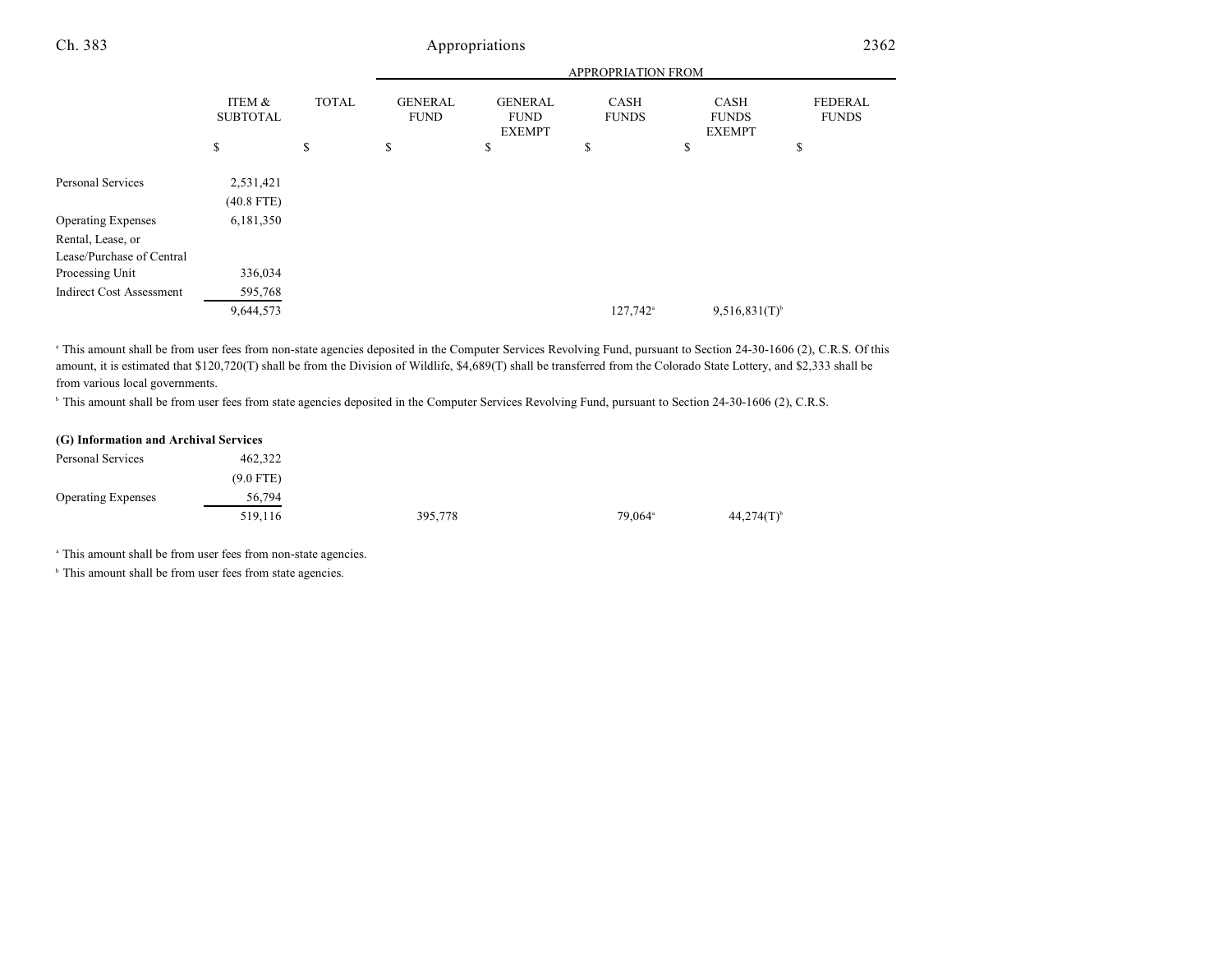| (H) Technology Management Unit                                            |              |            |           |                       |                    |
|---------------------------------------------------------------------------|--------------|------------|-----------|-----------------------|--------------------|
| Personal Services                                                         | 2,673,550    |            |           |                       |                    |
|                                                                           | $(34.5$ FTE) |            |           |                       |                    |
| <b>Operating Expenses</b>                                                 | 295,871      |            |           |                       |                    |
|                                                                           | 2,969,421    |            | 2,969,421 |                       |                    |
|                                                                           |              | 35,806,033 |           |                       |                    |
|                                                                           |              | 36,859,767 |           |                       |                    |
| (7) ADMINISTRATIVE HEARINGS                                               |              |            |           |                       |                    |
| Personal Services                                                         | 2,871,380    |            |           |                       |                    |
|                                                                           | $(39.0$ FTE) |            |           |                       |                    |
| <b>Operating Expenses</b>                                                 | 148,000      |            |           |                       |                    |
| <b>Indirect Cost Assessment</b>                                           | 235,049      |            |           |                       |                    |
|                                                                           |              | 3,254,429  |           | $28,746$ <sup>a</sup> | $3,225,683(T)^{b}$ |
| <sup>a</sup> This amount shall be from user fees from non-state agencies. |              |            |           |                       |                    |
| <sup>b</sup> This amount shall be from user fees from state agencies.     |              |            |           |                       |                    |

# **TOTALS PART XV**

| (PERSONNEL AND |
|----------------|
|----------------|

| <b>ADMINISTRATION</b> <sup>4, 5</sup> | \$160,831,502 | <del>\$8,447,233</del> | <del>\$11,363,479</del> *  | <del>\$140,899,790</del> *  | \$121,000 |
|---------------------------------------|---------------|------------------------|----------------------------|-----------------------------|-----------|
|                                       | \$159,622,213 | \$8,266,947            | $$11.484.436$ <sup>*</sup> | $$139.749.830$ <sup>a</sup> |           |